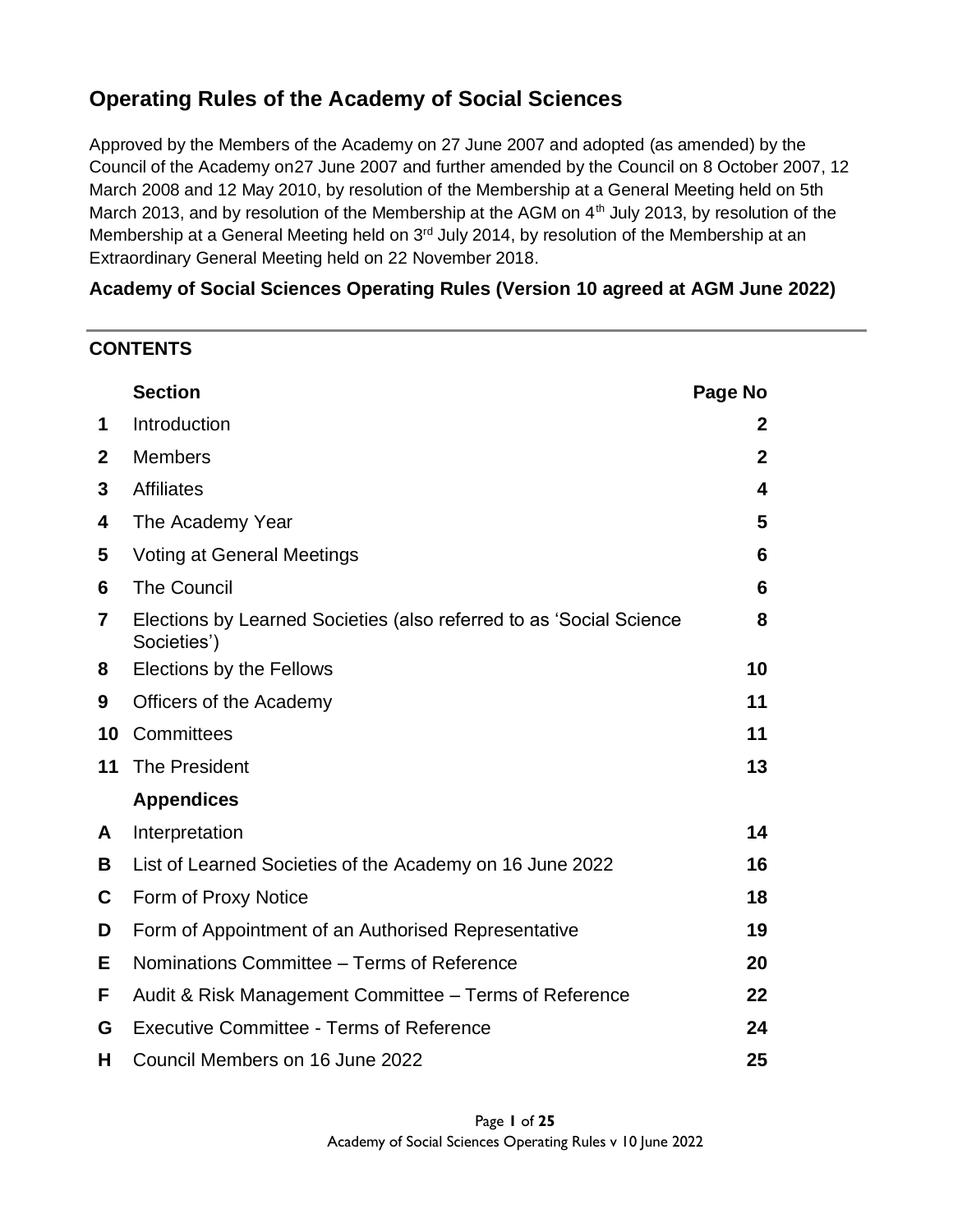### **Section 1. Introduction**

- 1.1 The Academy was incorporated as a company limited by quarantee on  $24<sup>th</sup>$  September 1999as company number 3847936.
- 1.2 The objects of the Academy (as set out in its Memorandum of Association) were amended by a Special Resolution dated 17<sup>th</sup> August 2001 as follows: "The Object of the Academy is topromote social sciences in the United Kingdom for the public benefit."
- 1.3 The Academy was registered with the Charity Commission on  $24<sup>th</sup>$  September 2001 asregistered charity number 1088537.
- 1.4 At a General Meeting of the Academy held on 27 June 2007 new Articles of Association ofthe Academy were adopted by the Members.
- 1.5 The Articles of Association were revised following a General Meeting of the Academy heldon 5 March 2013; and further updated to incorporate resolutions passed at the Extraordinary General Meeting on 22 November 2018
- 1.6 These Operating Rules are made under, and in accordance with, powers contained in theArticles of Association of the Academy. Nothing in these Operating Rules shall override anything set out in the Memorandum and Articles of Association and, to the extent that there is any conflict, the Memorandum and Articles of Association shall take precedence.
- The Academy will keep under review Charity Commission Guidance and the Council will implement such advisory and good practice guidance as it deems appropriate to the operations, scale and resources of the Academy.
- 1.7 The definitions and rules of interpretation set out in **Appendix A** shall apply to theinterpretation of these Operating Rules.

### **Section 2. The Members**

- 2.1 The Members of the Academy shall be:-
- 2.1.1 the Fellows; *and*
- 2.1.2 the Learned Societies.
- 2.2 The Members shall have the rights and privileges set out in the Operating Rules and shall bethe members of the Academy for the purposes of company law.

### **Fellows**

- 2.3 Fellows shall be individual, eminent social scientists who meet the qualification criteria (if any) specified by the Council from time to time and are admitted to membership as Fellows by the Council.
- 2.4 There shall be no maximum number of Fellows [as amended by Council May 2010].
- Page **2** of **25** 2.5 Each Fellow shall pay such annual subscription at such rate or rates (if any) as

Academy of Social Sciences Operating Rules v 10 June 2022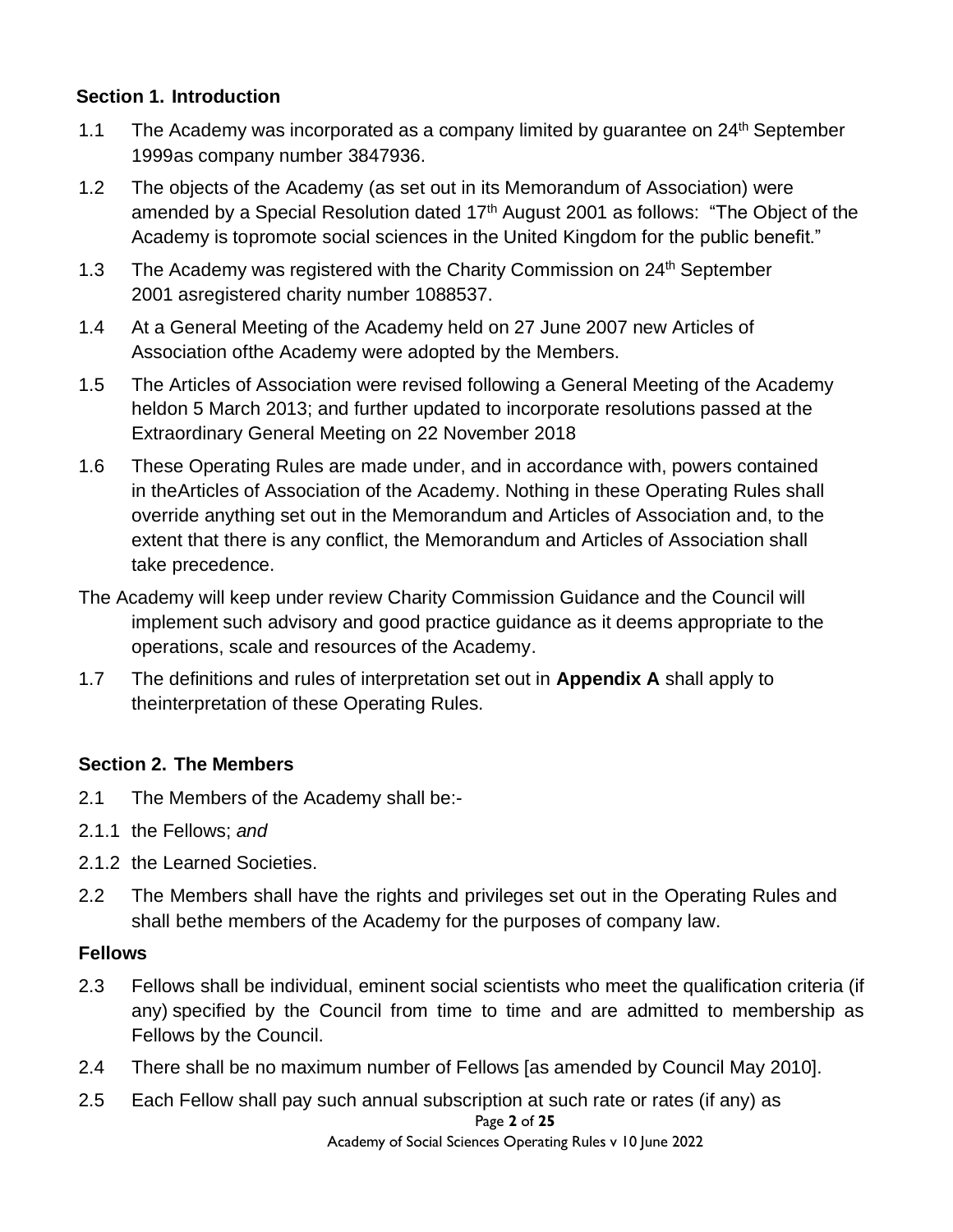shall beprescribed by the Council from time to time.

- 2.6 The Council may in exceptional circumstances waive any such annual subscriptions forFellows, in accordance with any policy adopted by the Council.
- 2.7 A Fellow shall cease to be a Member in the following circumstances:-
- 2.7.1 if s/he resigns from membership by giving notice in writing to the Academy (such resignation to be effective from receipt of the notice);
- 2.7.2 if his/her subscription (if any) remains unpaid six months after it is due and the Council resolves to end his/her membership; or
- 2.7.3 if the Council removes the Fellow pursuant to **Rule 2.16**.
- 2.8 A Fellow shall be entitled to use the title "FAcSS" (Fellow of the Academy of Social Sciences)after his/her name for so long as s/he remains a Fellow.

### **Learned Societies**

- 2.9 The Learned Societies on the date of the adoption of the Operating Rules shall be thoselearned societies in the Social Sciences whose names are set out in **Appendix B**.
- 2.10 Any other learned society in the social sciences which meets the criteria for membership (asset out **Rule 2.11**) may be admitted as a learned society by a decision of the Council.
- 2.11 The criteria for membership of the Academy by a learned society shall be as follows (unlessotherwise resolved by Council):-
- 2.11.1the membership of the learned society must be open to all people or organisations which meet their admission criteria;
- 2.11.2it promotes the social sciences; *and*
- 2.11.3it has purposes which are compatible with the purposes of the Academy.
- 2.12 There shall be no maximum number of learned societies able to be members of theAcademy.
- 2.13 A learned society shall pay such annual subscription at such rate or rates (if any) as shall beprescribed by the Council from time to time.
- 2.14 A learned society shall appoint any member of the learned society or its staff as anAuthorised Representative.
- 2.15 A learned society shall cease to be a Member in the following circumstances:-
- 2.15.1 if the learned society resigns its membership by giving notice in writing to the Academy, such resignation to be effective from receipt of the notice;
- 2.15.2 if the learned society's subscription (if any) remains unpaid six months after it is dueand the Council resolves to end that learned society's membership; or
- 2.15.3if the Council removes the learned society pursuant to **Rule 2.16**.

Page **3** of **25** Academy of Social Sciences Operating Rules v 10 June 2022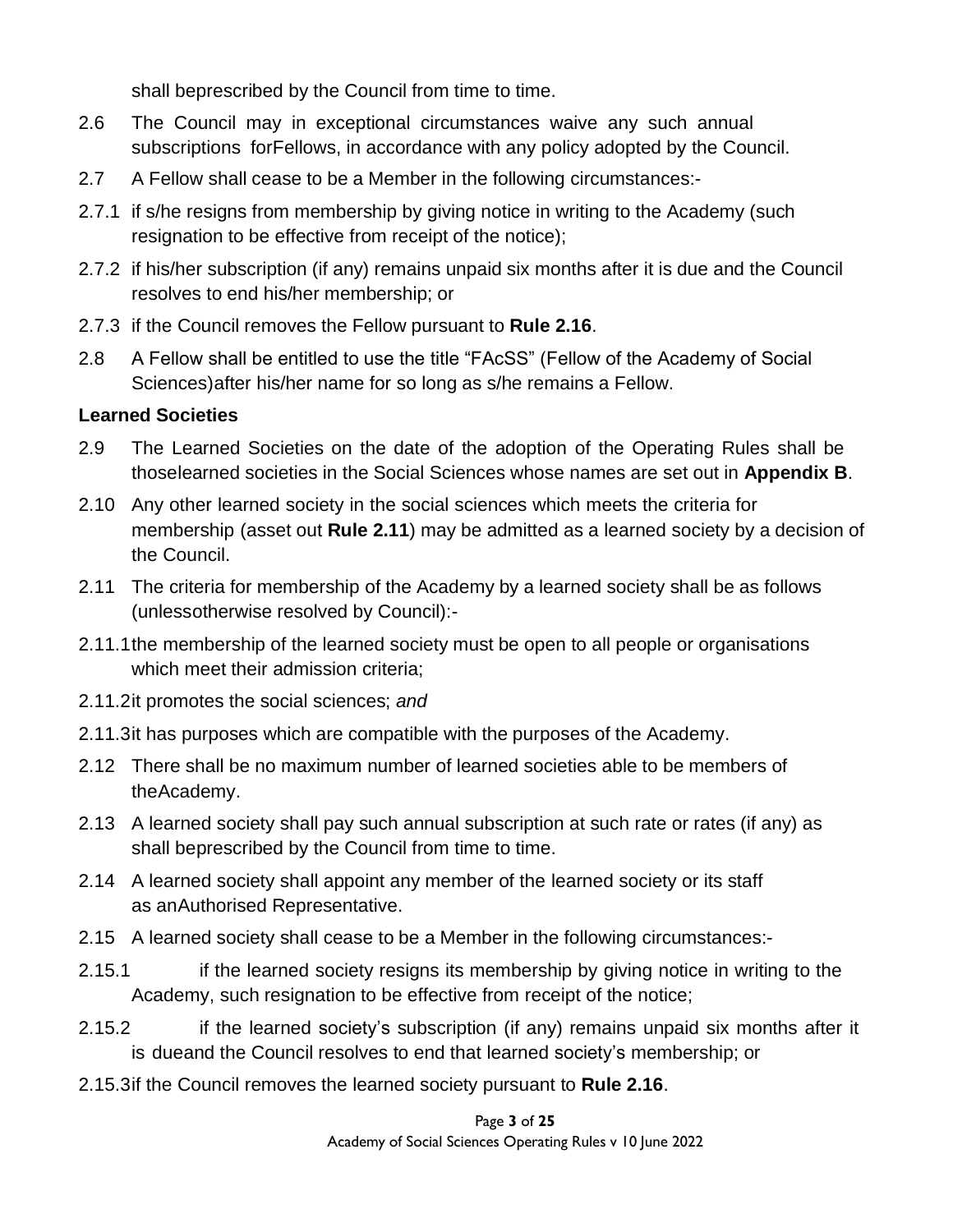- 2.16 **Removal of a Member.** The Council may terminate the membership of a Member in accordance with this **Rule 2.16** if, in its opinion, the continued membership of that Fellow orlearned society would be contrary to the best interests of the Academy. A resolution of the Council pursuant to this **Rule 2.16** to terminate the membership of a Member shall be validonly if:
- 2.16.1 one notice of the intention to propose such resolution shall have been sent to:-
- 2.16.1.1 the Member whose membership it is proposed to terminate, *and*
- 2.16.1.2 to all Council Members;
- 2.16.2 the notice of the meeting of the Council at which the matter is to be considered shall:
- 2.16.2.1 state the general nature of the grounds on which the resolution is to be proposed; *and*
- 2.16.2.2 inform the Member in question that s/he (or, in the case of a learned society, its Authorised Representatives) may either (i) be heard in person (with or without a legal representative present) by the Council at the meeting; or (ii) submit written representations to Council not less than seven days prior to the date of the meetingof the Council; *and*
- 2.16.2.3 after having heard the Member (or its Authorised Representatives, as appropriate) whose membership it is proposed to terminate, or having considered his/her or its written representations, the resolution is passed by at least three-quarters of the Council Members present and voting at the meeting at which not less than one-half of the total number of the Council Members are present.

### **Register of Members**

2.17 The Academy shall keep a Register of all Members.

### **Section 3. Affiliates**

- 3.1 Affiliates are those persons or organisations affiliated to the Academy having the privileges prescribed in this Section but who are not Members and do not have the right to attend and vote at General Meetings.
- 3.2 There are two categories of Affiliates, namely:-
- 3.2.1Individual Affiliates; and
- 3.2.2Corporate Affiliates.

### **Individual Affiliates**

- 3.3 An Individual Affiliate shall be any individual who has a connection to or an interest in thesocial sciences who:
- 3.3.1completes an application form;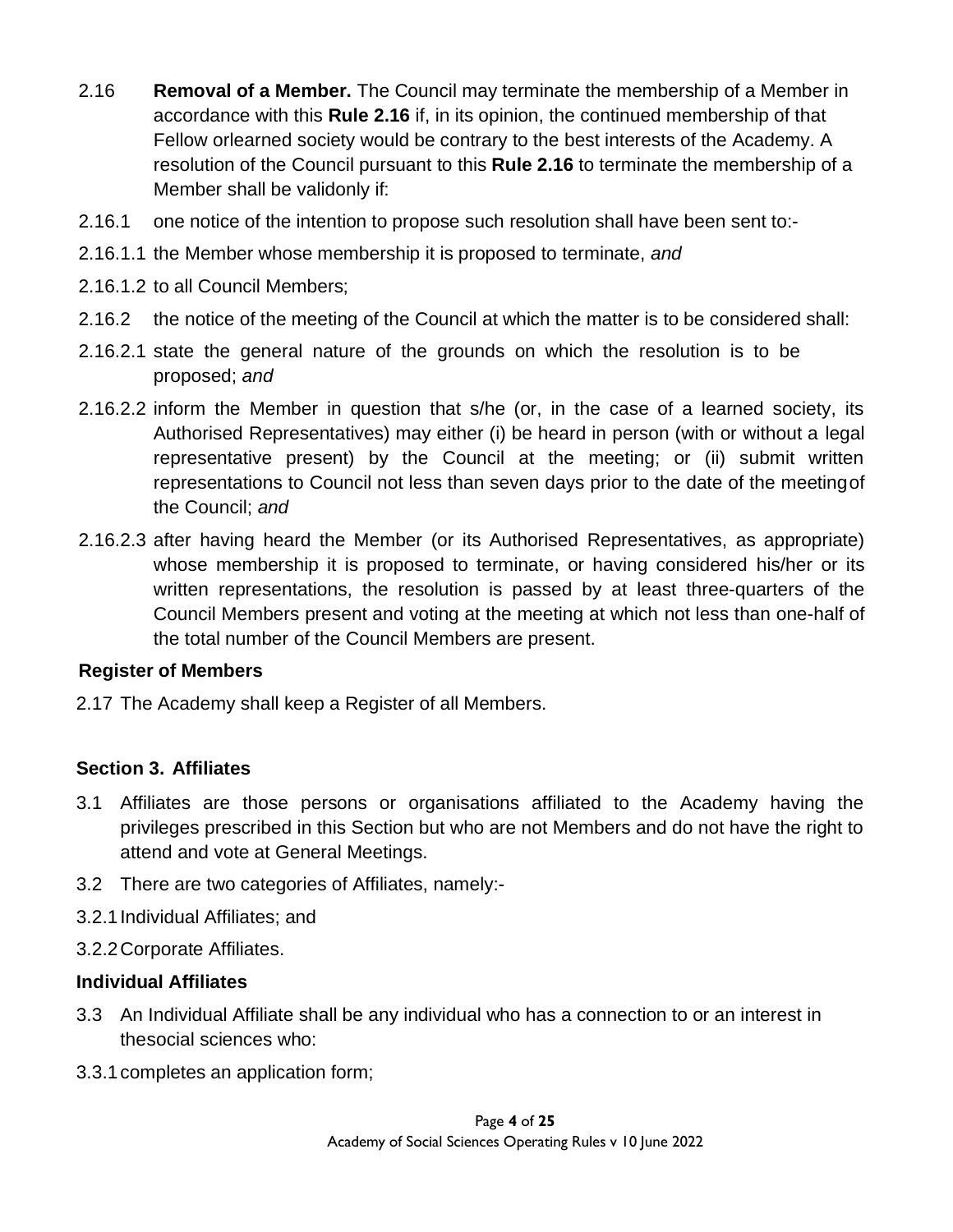- 3.3.2pays such subscription (if any) as shall be specified by Council; and
- 3.3.3is registered as an Affiliate by the Academy.
- 3.4 An Individual Affiliate shall be entitled to receive such publications and to receive notice ofand attend such events of the Academy as may be specified by the Council from time to time.

### **Corporate Affiliates**

- 3.5 A Corporate Affiliate shall be any organisation or university department or faculty with aconnection to or an interest in social sciences which:
- 3.5.1completes an application form;
- 3.5.2pays such subscription (if any) as shall be specified by Council;
- 3.5.3is registered as an Affiliate by the Academy.
- 3.6 A Corporate Affiliate shall be entitled to receive such publications and to receive notice of and send one or more representatives to attend such events of the Academy as may be specified by the Council from time to time.

### **Removal of an Affiliate**

- 3.7 An Affiliate who has not paid the annual subscription within 30 days of being sent an invoice shall cease to be an Affiliate. An Affiliate may be restored to the Register of Affiliates on payment of any outstanding subscription.
- 3.8 The Council shall have power by resolution to terminate the affiliate status of an Affiliate in such circumstances, at such time and in such manner as the Council shall in its absolute discretion think fit. In any such case, the Council shall have power to reimburse all or such part of the subscription paid by the Affiliate concerned for the current accounting year of theAcademy as it shall in its absolute discretion think fit.

### **Records**

3.9 The Academy shall keep a Register of all Affiliates.

### **Section 4. The Academy Year**

- 4.1 To ensure that all Members (and, in the case of Learned Societies, their members) are able to participate as intended in the Academy, the Council shall determine, in advance, an annualtimetable for meetings of the Academy and for the election of post holders.
- 4.2 Unless otherwise determined by the Council the annual timetable shall be as follows:

| <b>Date</b> | <b>Action</b>                                                                                                                                                                                                                                                                                |
|-------------|----------------------------------------------------------------------------------------------------------------------------------------------------------------------------------------------------------------------------------------------------------------------------------------------|
| April / May | The Council to notify members of the dates fixed for the Annual<br>General Meeting of the Academy; and the process for the Fellows and<br>the Learned Societies to nominate the individuals to serve as Council<br>Page 5 of 25<br>Academy of Social Sciences Operating Rules v 10 June 2022 |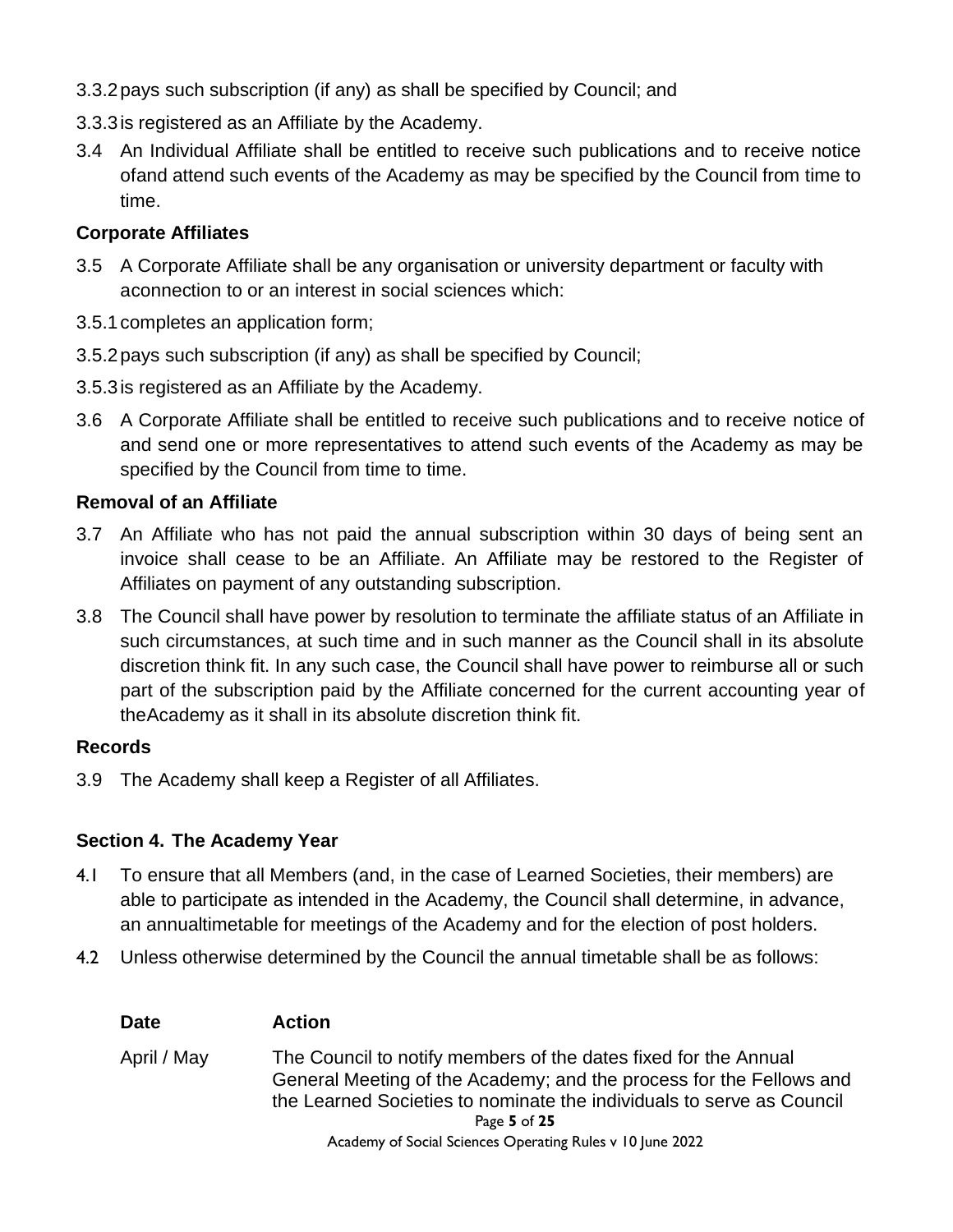**Members** 

June / July The Annual General Meeting of the Academy is held and the results of the Elections are announced; the results are placed on the Academy's website and each of the candidates is notified as to whether s/he has been elected to any Office and, if so, which.

### **Section 5. Voting at General Meetings of the Academy**

- 5.1 At a General Meeting of the Academy only Members listed in the Register of Members (or their Authorised Representatives, in the case of the Learned Societies) on the Relevant Dateshall be entitled to attend and vote.
- 5.2 Each Fellow on the Register of Members at the Relevant Date shall have one vote.
- 5.3 The Learned Societies between them shall share the number of votes at a General Meetingwhich is equal to the total number of Fellows on the Register of members on the RelevantDate.
- 5.4 The votes available to the Learned Societies at General Meetings determined by the Council in accordance with **Rule 5.3** shall be divided equally between all Learned Societies.
- 5.5 Where the total number of votes available for the Learned Societies is not exactly divisibleby the total number of Learned Societies, the Council shall have the ability to round up andround down the number of votes of each learned society.
- 5.6 Authorised Representatives of Learned Societies shall be entitled to attend General Meetingsand vote at such meetings and when voting at General Meetings shall cast all votes available to the learned society as a block.
- 5.7 The Forms of Proxy, and for the Appointment of an Authorised Representative of a learnedsociety set out respectively in **Appendices C and D** are (without prejudice to any other form which may from time to time be approved or accepted for use by Council) approved for use in connection with meetings of the Academy.

## **Section 6. The Council**

## **Composition and Term of Office**

- 6.1 The Council shall consist of those persons set out in **Article 44**. Any conflicts of interest shall be declared and recorded.
- 6.2 The maximum number of successive terms of office (as prescribed below) which any CouncilMember may serve is two. Where a member fails to attend a minimum of 2 meetings in one twelvemonth period, then their position should be formally reviewed by the Executive Committee.
- 6.3 A Council Member may stand down for a year and may then be re-elected to serve a furtherterm or terms of office.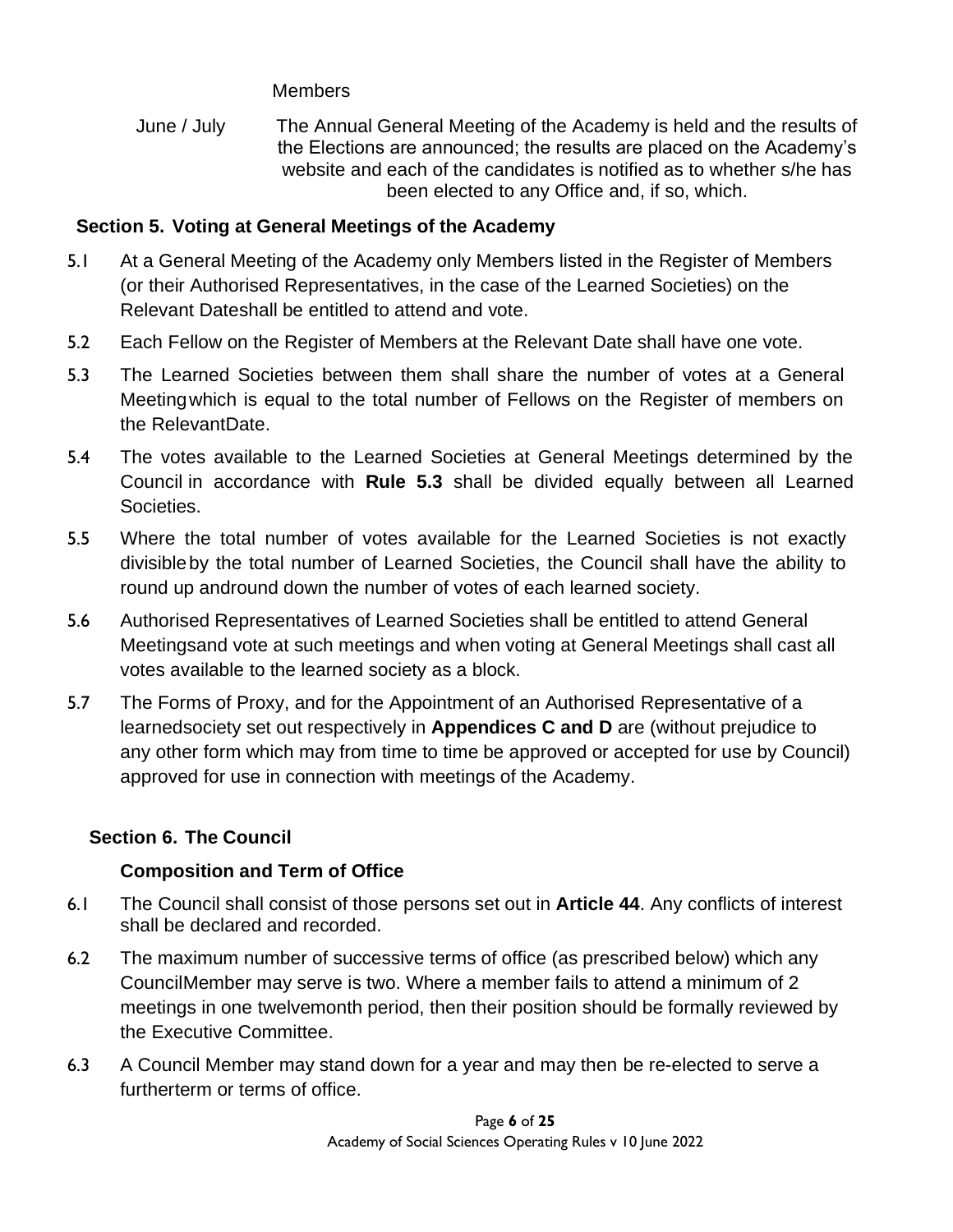## **Election of members of Council by the members of the Learned Societies**

- 6.4 The Learned Societies shall elect by ballot (in accordance with **Section 7** of these Rules)from amongst their members up to seven persons to serve as Council Members**.**
- 6.5 The term of office of each Council Member elected by the Learned Societies will (subject to **Rules 6.14 and 6.17**):-
- 6.5.1 commence at the close of the first Annual General Meeting following his or her election; *and*
- 6.5.2 cease, subject to **Article 46**, at the close of the third Annual General Meeting followinghis or her election.
- 6.6 Those Council Members elected by the Learned Societies in office at the date of adoption of these Operating Rules shall be deemed to have been appointed until the close of the AnnualGeneral Meeting in the year set against their names in **Appendix Hii**

## **Election of members of Council by Fellows**

- 6.7 Those Fellows whose subscriptions are fully paid shall elect by ballot (in accordance with **Section 8** of these Rules) from amongst their members up to seven persons who shall serveas Council Members.
- 6.8 The term of office of each Council Member elected by the Fellows will (subject to **Rules6.14 and 6.17**):-
- 6.8.1 commence at the close of the first Annual General Meeting following his or her election; *and*
- 6.8.2 cease, subject to **Article 46,** at the close of the third Annual General Meeting followinghis or her election.
- 6.9 Those Council Members elected by the Fellows in office at the date of adoption of theseOperating Rules shall be deemed to have been appointed until the close of the Annual General Meeting in the year set against their names in **Appendix Hi.**

## **Appointed Members of Council**

- 6.10 Pursuant to **Article 44.3** the Council may appoint a further seven members. .
- 6.11 Any person appointed by the Council pursuant to **Article 44.3** shall be appointed for a termwhich will:-
- 6.11.1 commence at the close of the meeting of Council at which he/she is appointed; *and*
- 6.11.2 cease, subject to **Article 46**, at the close of the Annual General Meeting held in the third calendar year following his/her appointment, unless their term is renewed for a second term if desired by the elected Council member.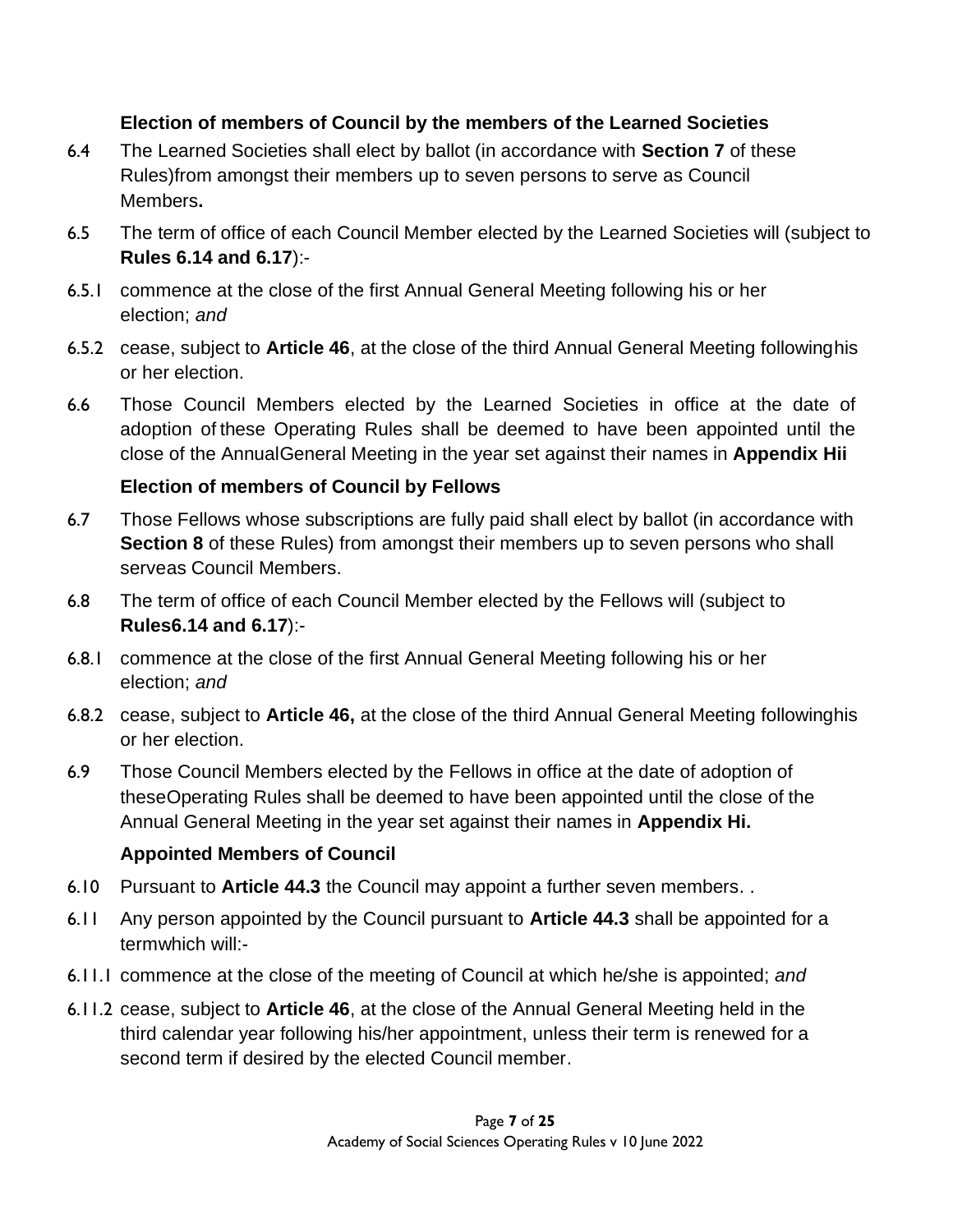## **Section 7. Elections by the Learned Societies**

7.1 Unless otherwise resolved by the Council, the following procedures shall apply to elections conducted by the Learned Societies in respect of Council Members to be elected by them inaccordance with **Rule 6.4**.

## **Call for nominations**

- 7.2 Not less than one month before the date fixed for the Annual Meeting of the Academy a notice shall be sent to each member Learned Society entitled to vote thereat setting out:-
- 7.2.1 the number and nature of the vacancies to be filled by the election;
- 7.2.2 the required qualifications for candidates (if any);
- 7.2.3 the date (not being less than seven days after the date on which such letters are sent out) by which nominations of other candidates for election must be received by the Secretary of the Academy or such other person as may be nominated for the purposeby Council; *and*
- 7.2.4 materials or information about the nominee (if any) which must be submitted with the nomination.

## **Election Mechanisms**

7.3 Unless otherwise determined by the Council, elections shall be conducted by ballot inaccordance with **Rules 7.4 to 7.9.**

## **Elections by Ballot**

- 7.4 The Council may authorise the nominations and balloting of members by post, email or via a website provided that the Council shall first have satisfied itself that any such means used willbe secure, reliable and fit for purpose.
- 7.5 As soon as practicable after the close of nominations pursuant to **Rule 7.2** the Academy shall send to each member entitled to vote a ballot paper setting out the names of all the persons who are candidates for the election/s with directions for voting and specifying a date(not being less than seven days after the date on which such ballot papers are sent out) by which a ballot paper must be received by the Secretary if the votes cast are to be counted (the "Prescribed Date").
- 7.6 Unless the ballot paper is disqualified (for failing to comply with the voting instructions) thevotes cast on the ballot papers received by the Prescribed Date shall be counted by the Academy (and overseen by the President of the Academy).
- 7.7 The candidates elected shall be those equal in number to the number of vacancies to be filledwho receive the highest number of votes on the ballot papers duly completed and received by the Academy by the Prescribed Date.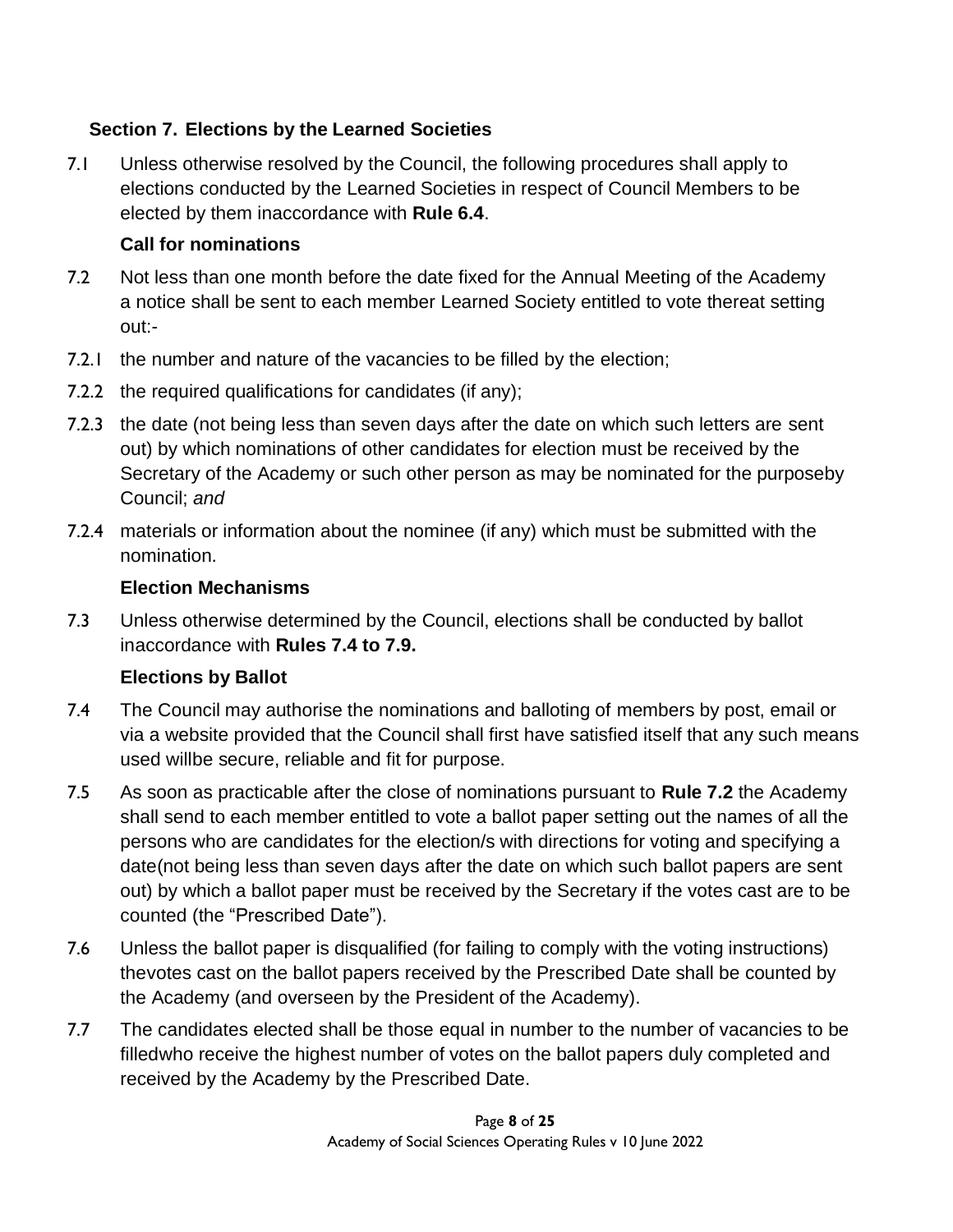- 7.8 In the event of an equal number of votes being cast for any two or more candidates for anyone vacancy, the President shall have a second or casting vote. (As amended by Resolution of the Council on 8 October 2007).
- 7.9 A declaration by the President of the results of any vote shall be final. The President may consider any question as to the propriety of such elections prior to making such declaration but his/her decision on such matters shall be final and binding.

### **Section 8. Elections by Fellows**

8.1 Unless otherwise resolved by the Council, the following procedures shall apply to elections conducted by Fellows for members of the Council to be elected by them in accordance with**Rule 6.7**.

### **Call for nominations**

- 8.2 Not less than one month before the date fixed for the annual meeting of the Academy theCouncil shall send a notice to each Fellow entitled to vote thereat setting out:-
- 8.2.1 the number of the vacancies on the Council to be filled by the election;
- 8.2.2 the required qualifications for candidates (if any);
- 8.2.3 the date (not being less than seven days after the date on which such letters are sent out) by which nominations of other candidates for election must be received by the Secretary of the Academy or such other person as may be nominated for the purposeby Council; *and*
- 8.2.4 materials or information about the nominee (if any) which must be submitted with the nomination.

### **Election Mechanisms**

8.3 Unless otherwise determined by the Council, elections shall be conducted by ballot inaccordance with **Rules 8.4 to 8.9.**

### **Elections by Ballot**

- 8.4 The Council may authorise the nominations and balloting of Fellows by post, email or via a website proved that the Council shall first have satisfied itself that any such means used willbe secure, reliable and fit for purpose.
- 8.5 As soon as practicable after the close of nominations pursuant to **Rule 8.2** the Academy shall send to each Fellow entitled to vote a ballot paper setting out the names of all the persons who are candidates for the election/s with directions for voting and specifying a date(not being less than seven days after the date on which such ballot papers are sent out) by which a ballot paper must be received by the Secretary if the votes cast are to be counted (the "Prescribed Date").
- 8.6 Unless the ballot paper is disqualified (for failing to comply with the voting instructions) thevotes cast on the ballot papers received by the Prescribed Date shall be counted by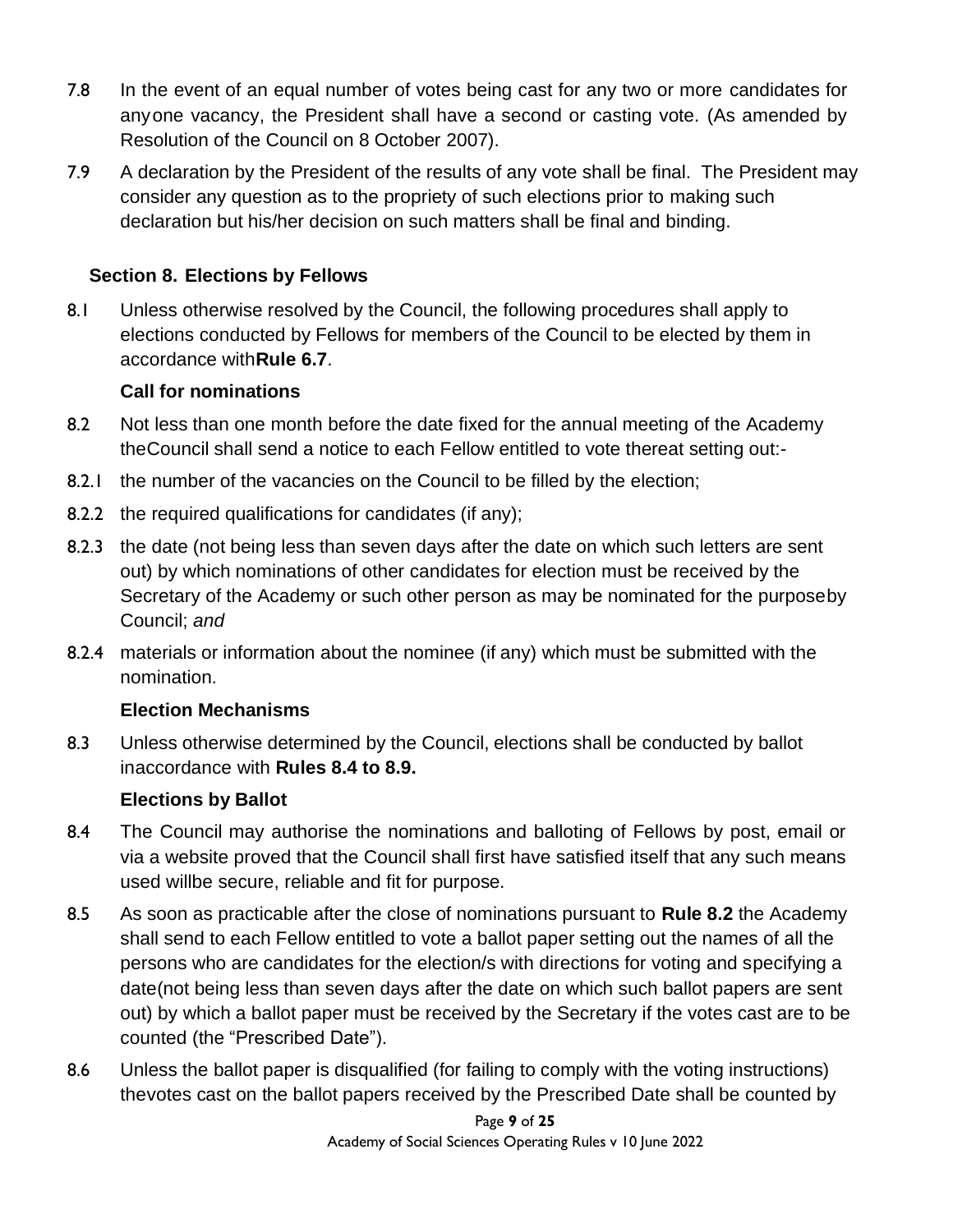the Academy (and overseen by the President).

- 8.7 The candidates elected shall be those equal in number to the number of vacancies to be filledwho receive the highest number of votes on the ballot papers duly completed and received by the Academy by the Prescribed Date.
- 8.8 In the event of an equal number of votes being cast for any two or more candidates for anyone vacancy, the President shall have a second or casting vote. (As amended by Resolution of the Council on 8 October 2007).
- 8.9 A declaration by the Chair of the Academy of the results of any vote shall be final. The Chairof the Academy may consider any question as to the propriety of such elections prior to making such declaration but his/her decision on such matters shall be final and binding.

## **Section 9. Officers of the Academy**

9.1 The provisions for the President are set out in Section 11.

## **Honorary Treasurer, Honorary Secretary and other Honorary officers**

- 9.2 **Article 55** prescribes that the Council shall elect from amongst their number one or more Honorary Treasurers, one Honorary Secretary and such other honorary officers with such titles or descriptions as the Council thinks fit.
- 9.3 Subject to **Rule 9.6** an Honorary Officer shall be elected by Council for a term of office notexceeding three years.
- 9.4 An Honorary Officer must stand for re-election at the end of his/her term of office as a Council Member in accordance with **Section 6.** If re-elected, s/he may however continue toserve the remainder of his/her term of office as an Honorary Officer.
- 9.5 There shall be no maximum number of terms of office that an Honorary Officer may serve,other than the restrictions which apply to a Council Member generally set out in **Rules 6.2and 6.3.** A Council Member may only be elected for a second term of office as Honorary Officer for such term as is equal to the remainder of his/her term of office as Council Member.
- 9.6 The term of office of an Honorary Officer shall terminate when s/he ceases to be a membera Council Member whatever the reason.
- 9.7 When fixing the term of office of an Honorary Officer, Council shall ensure (so far as it isable to do so) that the terms of office of the Honorary Officers are not co-terminous.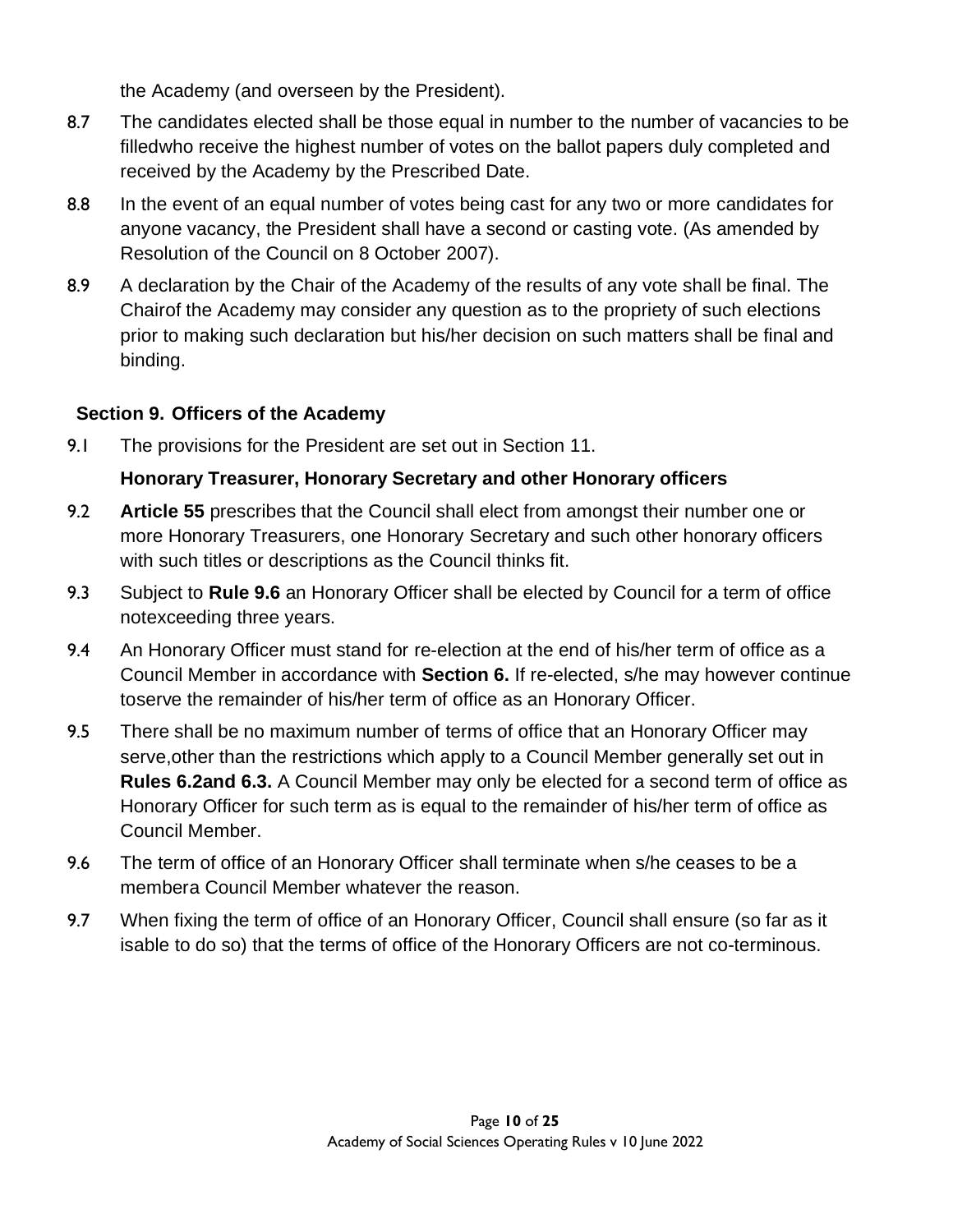### **Section 10. Committees**

- 10.1 **Article 49** provides that the Council may delegate any of its powers or the implementationof any of its resolutions to any committee in accordance with the Operating Rules of the terms of **Article 49.**
- 10.2 On the date of revision of these Operating Rules the Council has the following committees:-
- 10.2.1 Executive Committee;
- 10.2.2 Nominations Committee;
- 10.2.3 Audit and Risk Management Committee;
- 10.2.4 Campaign for Social Science Board;

An Appointments Committee is put in place by the Council, as and when required, to oversee the appointment of the President, Chief Executive or appointed members of Council.

### **Standard Terms of Reference**

10.3 The terms of reference set out in **Rules 10.4 to 10.23** shall apply to each Committee subject to any variations prescribed by Council for any individual Committee save that the terms of reference of the Nominations Committee, Audit and Risk Management Committee and Executive Committee are set out in **Appendices E, F and G (respectively).** 

### **Role, Responsibility and Delegated Authority**

- 10.4 The role, responsibilities and specific delegated authorities of the Committee shall be set outin writing and approved by the Council. In fulfilling their roles, committees shall adhere to existing Council policies on Equality, Diversity and Inclusion (EDI).
- 10.5 The Committee is authorised by the Council to investigate any activity within its terms of reference, and it is authorised to seek any information it requires from any employee or Council Member or any consultant or other provider of services to the Academy.

### **Membership**

- 10.6 The members of the Committee shall be appointed by the Council from time to time.
- 10.7 The membership of the Committee shall include at least one Council Member.
- 10.8 Members of the Committee may include individuals who are not Council Members but allsuch individuals shall be social scientists unless the Council resolves otherwise.
- 10.9 All members of the Committee shall be entitled to one vote on the business of thecommittee.
- 10.10The term of office of a member of the Committee shall be specified by the Council at the time of his/her appointment or in the case of a Council Member shall be co-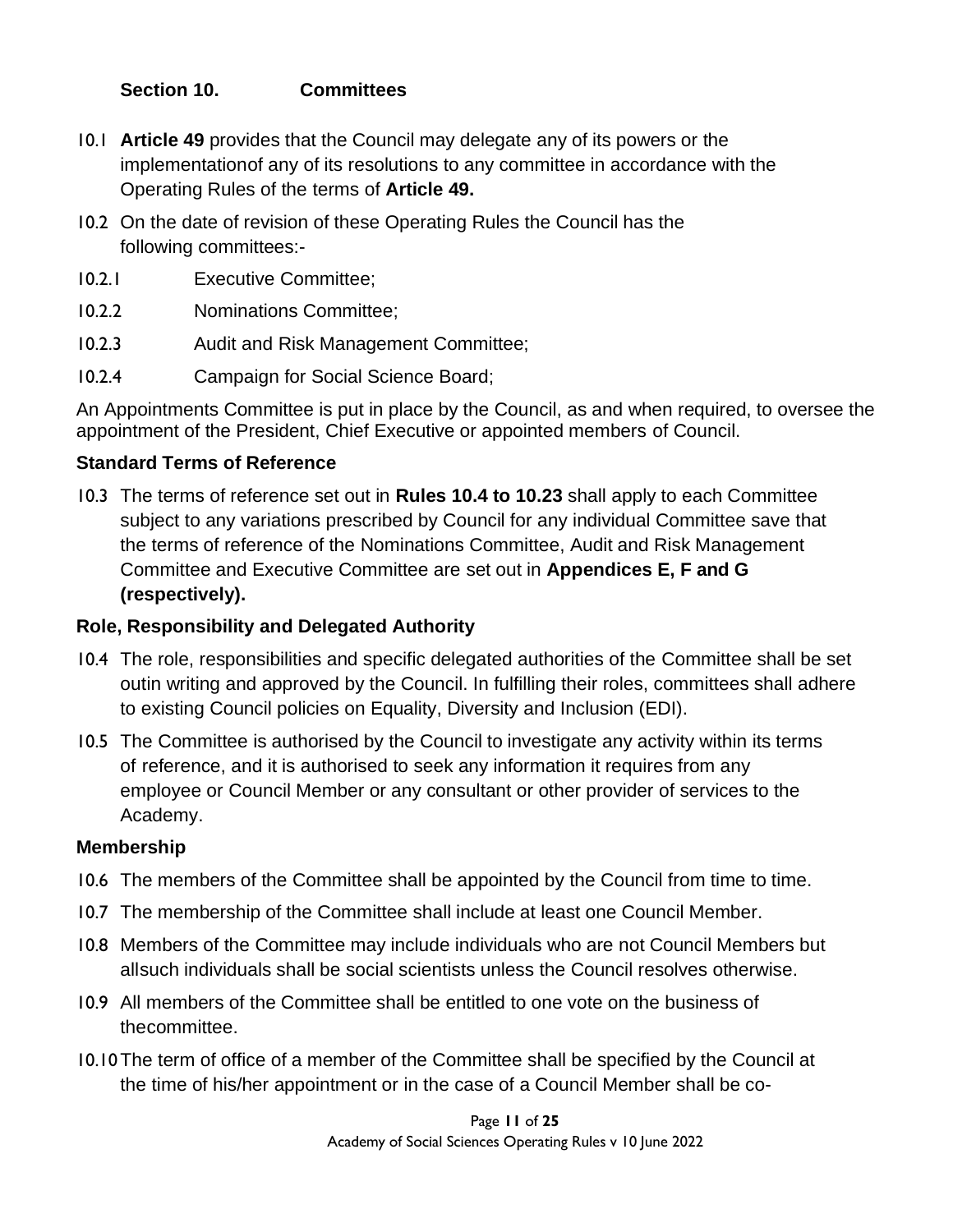terminous withhis/her appointment as a Council Member.

10.11A committee member's term of office automatically terminates if she/he receives writtennotice of his/her removal as a Council Member from the Council.

### **Committee Chair**

- 10.12The chair of the Committee shall be appointed by the Council.
- 10.13The chair of the Committee shall be a Council Member.

## **Meetings**

- 10.14The Committee shall meet as often as the chair shall require and, unless established for a specific time-limited purpose, at least twice in each year.
- 10.15Any member of the Committee may request a meeting if s/he considers that one is necessaryor expedient.
- 10.16The quorum for meetings of the Committee shall be at least a third of the members of theCommittee of whom at least one must also be a Council Member.
- 10.17All reasonable efforts shall be made to give notice of meetings of the Committee to all members and invitees and to arrange such meetings so that all members and invitees are ableto attend.
- 10.18Attendance by external advisors (who shall not be entitled to vote) shall be at the discretionof the chair of the Committee.
- 10.19 Members of the Committee may participate in or hold a meeting of the committee by meansof conference telephone or other similar communications equipment so that all persons participating in the meeting can hear or speak to each other. Participation by such means shall be deemed to constitute presence in person and business so transacted shall be effective for all purposes as that of a meeting of the Committee duly convened and held withsuch persons physically present.
- 10.20A resolution in writing, signed by all the members of a Committee shall be as valid andeffective as if it had been passed at a meeting of the Committee.

## **Accountability**

- 10.21Any delegation of power to the Committee made by the Council shall be revocable at anytime.
- 10.22Deliberations of the Committee shall be reported regularly to the Council.
- 10.23 In accordance with **Article 49.4** the Committee shall ensure that minutes of every meeting recording the resolutions and deliberations at each meeting are kept and are made availableto the Council as required.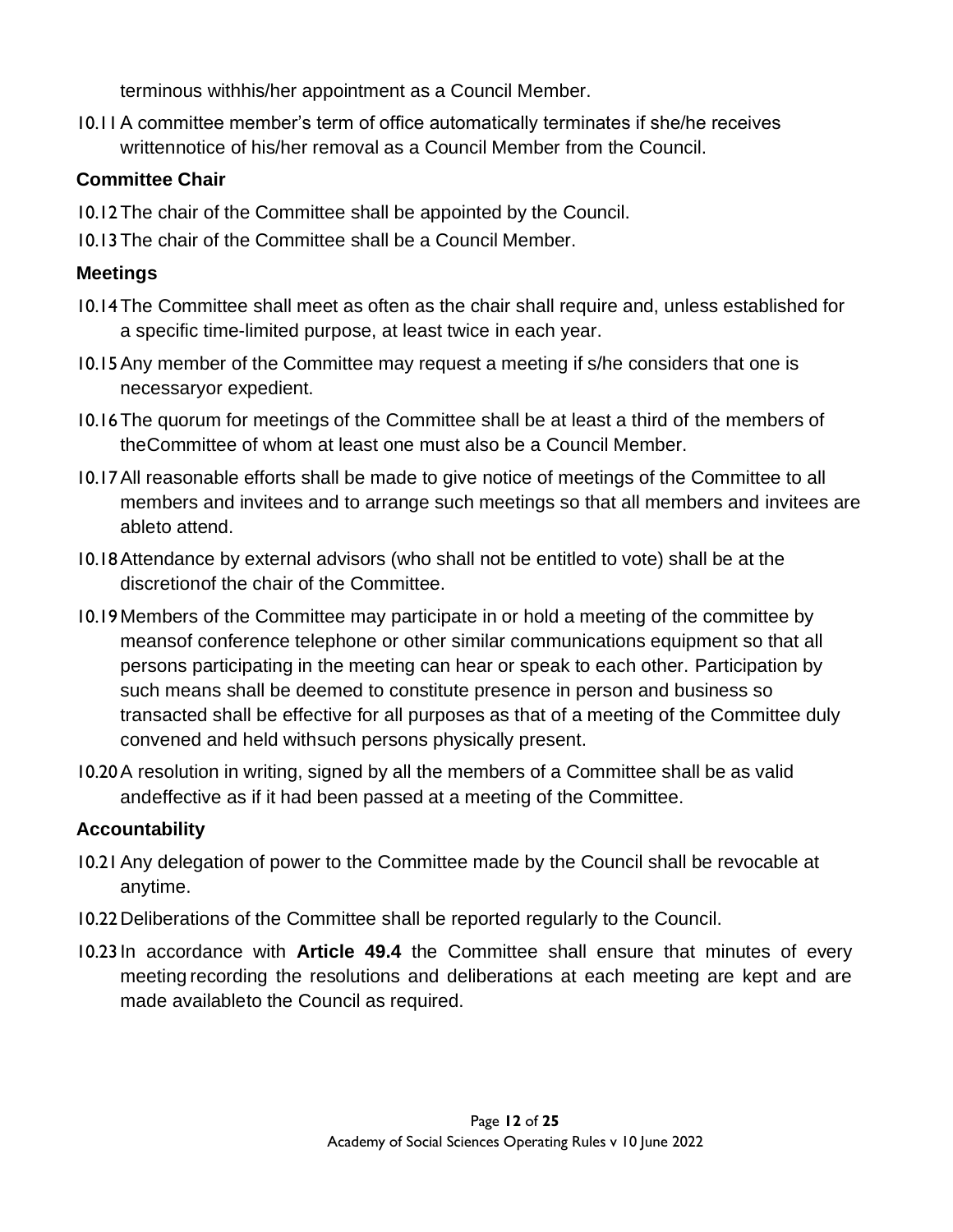### **Section 11. The President**

- 11.1 The President chairs the Council of the Academy (the board of trustees) and provides leadership to the trustees and the Academy. The President shall also chair other committees as required, and represent the Academy atexternal meetings and events, as a figurehead and in respect of policy matters and fundraising.
- 11.2 The President shall be a senior, distinguished social scientist, drawn from any of theacademic, practitioner or policy communities.
- 11.3 The President must be a Fellow or capable of being appointed as one prior to taking up therole.
- 11.4 The President is appointed by Council on the recommendation of an Appointment Committee.
- 11.5 The President shall serve one term of office of 3 years and be renewable for a further 3 years on the agreement of the Council.
- 11.6 If the President is appointed from within the existing members of Council, s/he will ordinarily serve one term of 3 years even if this extends his/her total time on Council beyond the normal 6 year limit. In addition s/he may, exceptionally serve a second term of 3 years, providing that s/he has not been a member of Council for more than 2 years prior to becoming President. If s/he has, the maximum permitted term as President will be reduced by the number of years of membership of Council.
- 11.7 In the event that the President ceases to hold such office (for whatever reason) before the expiry of his/her period of office the Council shall at the next following Council Meeting elect one of its number to hold office as Interim President for the period from the date of that meeting until the next President has taken up his/her appointment at the next Annual General Meeting.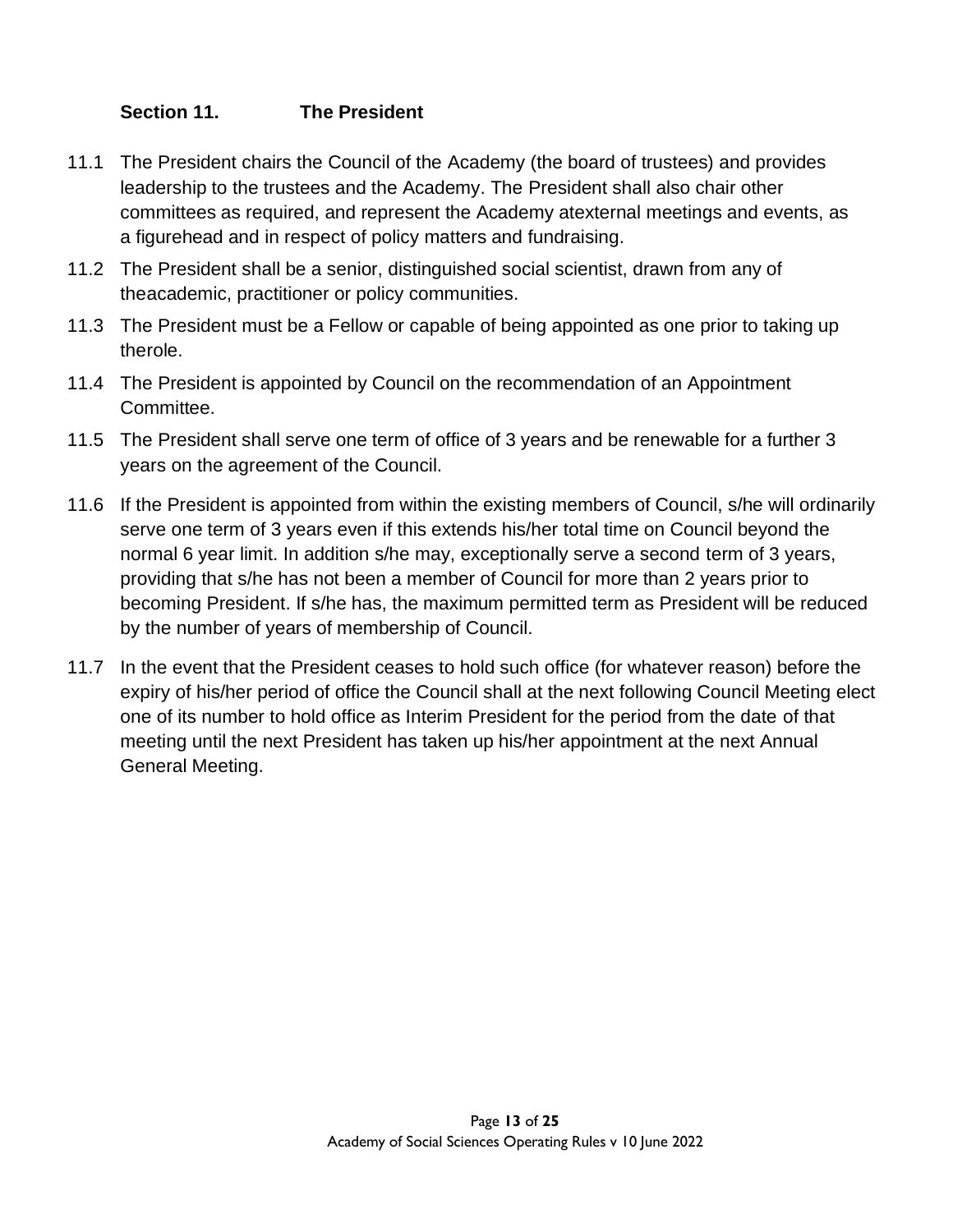# **Appendix A**

## **Interpretation**

## **1. Definitions**

In these Operating Rules the following words and expressions shall have the meanings set outbelow:

| "Academy"                      | <b>Academy of Social Sciences</b>                                    |
|--------------------------------|----------------------------------------------------------------------|
| "Affiliate"                    | Individual Affiliates and Corporate Affiliates affiliated to the     |
|                                | Academy in accordance with Section 3                                 |
| "Annual General<br>Meeting"    | the annual general meeting of the Academy held in<br>accordance      |
|                                | with Article 8                                                       |
| "Articles"                     | the Articles of Association of the Academy                           |
| "Authorised<br>Representative" | an individual nominated by a learned society to represent<br>it in   |
|                                | the business of the Academy (including attending and                 |
|                                | speakingat meetings) in accordance with Rule 2.14                    |
| "Council"                      | the governing body of the Academy whose members are<br>its           |
|                                | directors for company law purposes and its charity                   |
|                                | trusteesunder charity law                                            |
| "Council Member"               | a member of the Council                                              |
| "Committee"                    | any committee appointed by the Council in accordance<br>with         |
|                                | Article 49 and Section 9 of these Operating Rules                    |
| "Corporate Affiliate"          | an organisation, university department or faculty which<br>applies   |
|                                | to be an Affiliate and is registered as such in accordance<br>with   |
|                                | <b>Rule 3.5</b>                                                      |
| "Fellows"                      | the eminent social scientists admitted to membership of<br>the       |
|                                | Academy in accordance with Rule 2.3                                  |
| "General Meeting"              | a meeting of the members of the Academy                              |
| "Honorary Officer"             | a Council Member appointed as an honorary officer in                 |
|                                | accordance with Rule 10.2                                            |
| "Individual Affiliate"         | an individual who applies to be an Affiliate and is<br>registered as |
|                                | such in accordance with Rule 3.3                                     |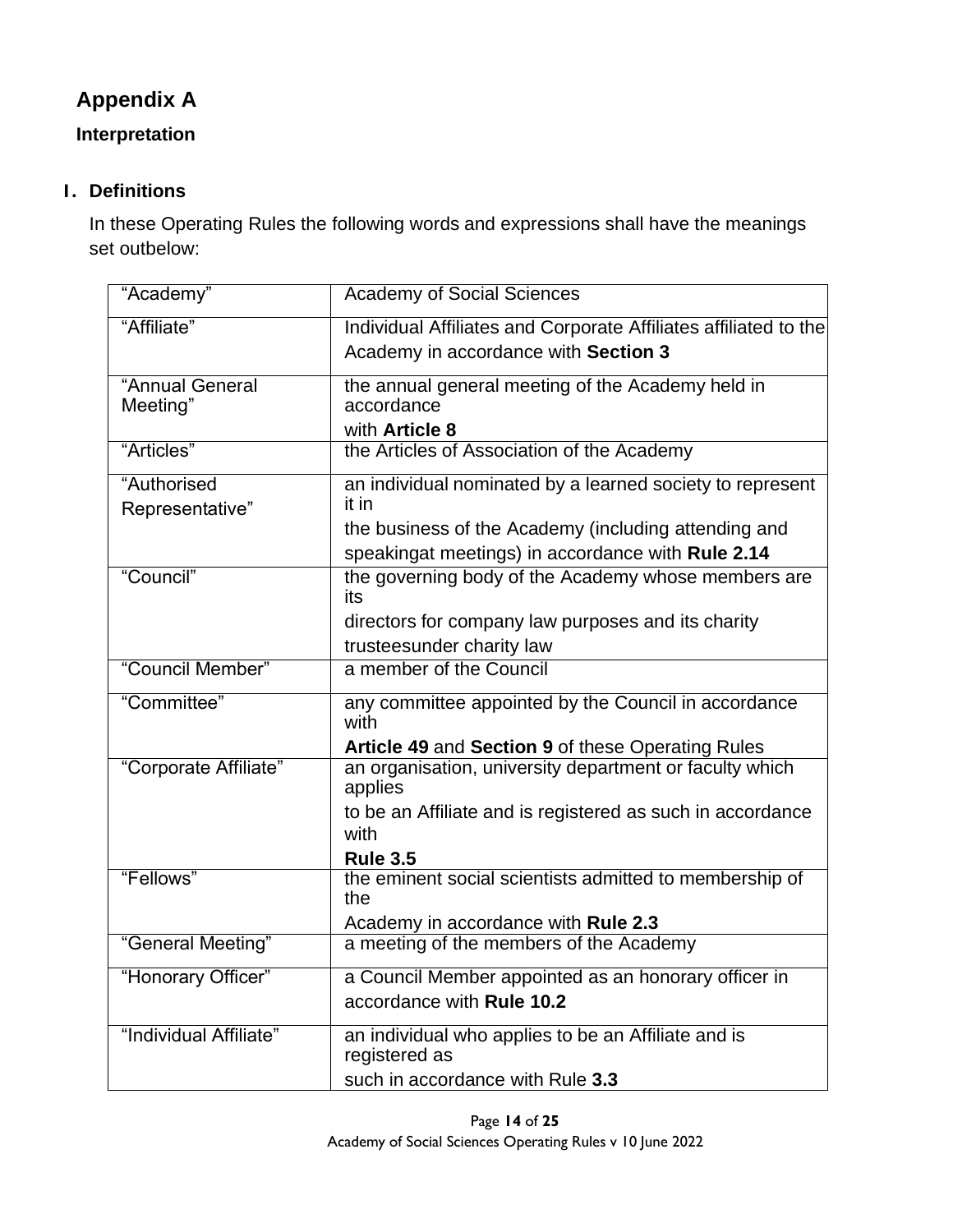| "learned society"                                   | a society which promotes social sciences                                                                      |
|-----------------------------------------------------|---------------------------------------------------------------------------------------------------------------|
| "Learned Societies" (also<br>referred to as 'Social | those learned societies admitted to the Academy in<br>accordance with Rules 2.9 to 2.15 and "learned society" |
| Science Societies')                                 | shallmean any one of them                                                                                     |
| "Member"                                            | a member of the Academy having one or more votes at                                                           |
|                                                     | General Meetings as specified in Rule 2.1                                                                     |
| "Office"                                            | the registered office of the Academy                                                                          |
| "Operating Rules"                                   | these Operating Rules as varied from time to time and<br>"Rule"                                               |
|                                                     | shall mean any one of them                                                                                    |
| "Relevant Date"                                     | the date which is 14 days prior to the date of the relevant                                                   |
|                                                     | meeting                                                                                                       |
| "Secretary"                                         | the company secretary of the Academy or such other<br>person                                                  |
|                                                     | as is appointed to perform the duties of the                                                                  |
|                                                     | companysecretary of the Academy                                                                               |

## **Other rules of interpretation**

In these Operating Rules:

- Words importing the singular number only shall include the plural number and vice versa;
- Words importing the one gender shall include all genders;
- Words importing persons shall include corporations and constituted societies.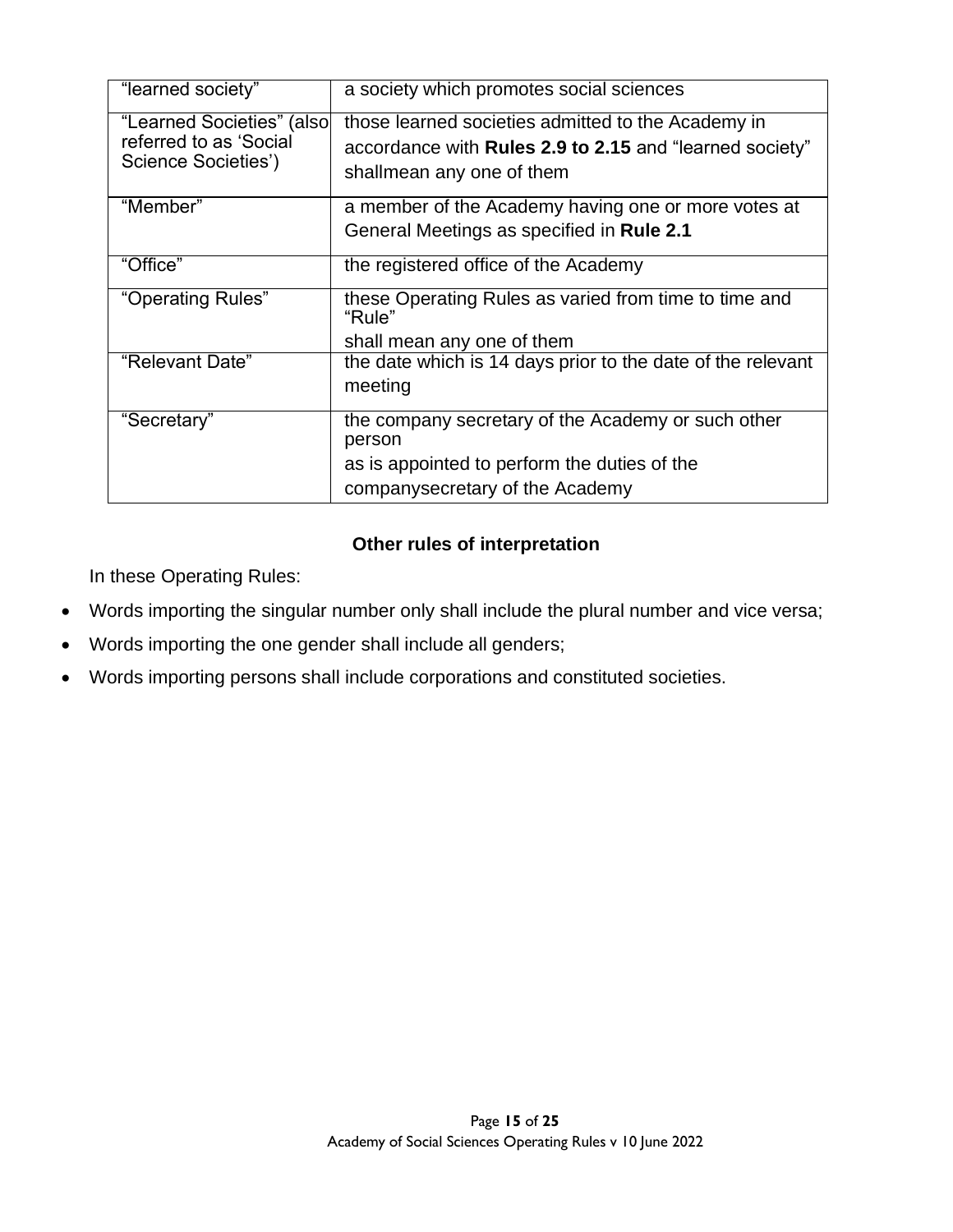## **Appendix B**

### **The Learned Societies of the Academy on 17 May 2022**

Association for Psychosocial Studies (APS) Association of Law Teachers (ALT) Association of Professors of Social Work (APSW) Association of Social Anthropologists (UK) (ASA) Behavioural Science and Public Health Network (BSPHN) British Academy of Management (BAM) British Accounting and Finance Association (BAFA) British Association for Applied Linguistics (BAAL) British Association for International and Comparative Education (BAICE) British Association for Slavonic and East European Studies (BASEES) British Educational Leadership, Management and Administration Society (BELMAS) British Educational Research Association (BERA) British International Studies Association (BISA) British Psychological Society (BPS) British Society for Population Studies (BSPS) British Society of Criminology (BSC) British Society of Gerontology (BSG) British Sociological Association (BSA) British Universities Industrial Relations Association (BUIRA) Council for Hospitality Management Education (CHME) Development Studies Association (DSA) Economic History Society (EHS) European Academy of Occupational Health Psychology (EAOHP) Government Social Research Profession (GSR) Housing Studies Association (HAS) Joint University Council of the Applied Social Sciences (JUC) Media, Communication and Cultural Studies Association (MeCCSA) Leisure Studies Association (LSA) Political Studies Association (PSA) Regional Science Association International, British and Irish Section (RSAI) Regional Studies Association (RSA) Royal Anthropological Institute (RAI) Royal Economic Society (RES) Royal Geographical Society (RGS) Royal Statistical Society (RSS) Royal Town Planning Institute (RTPI) Scottish Economic Society (SES)

Page **16** of **25**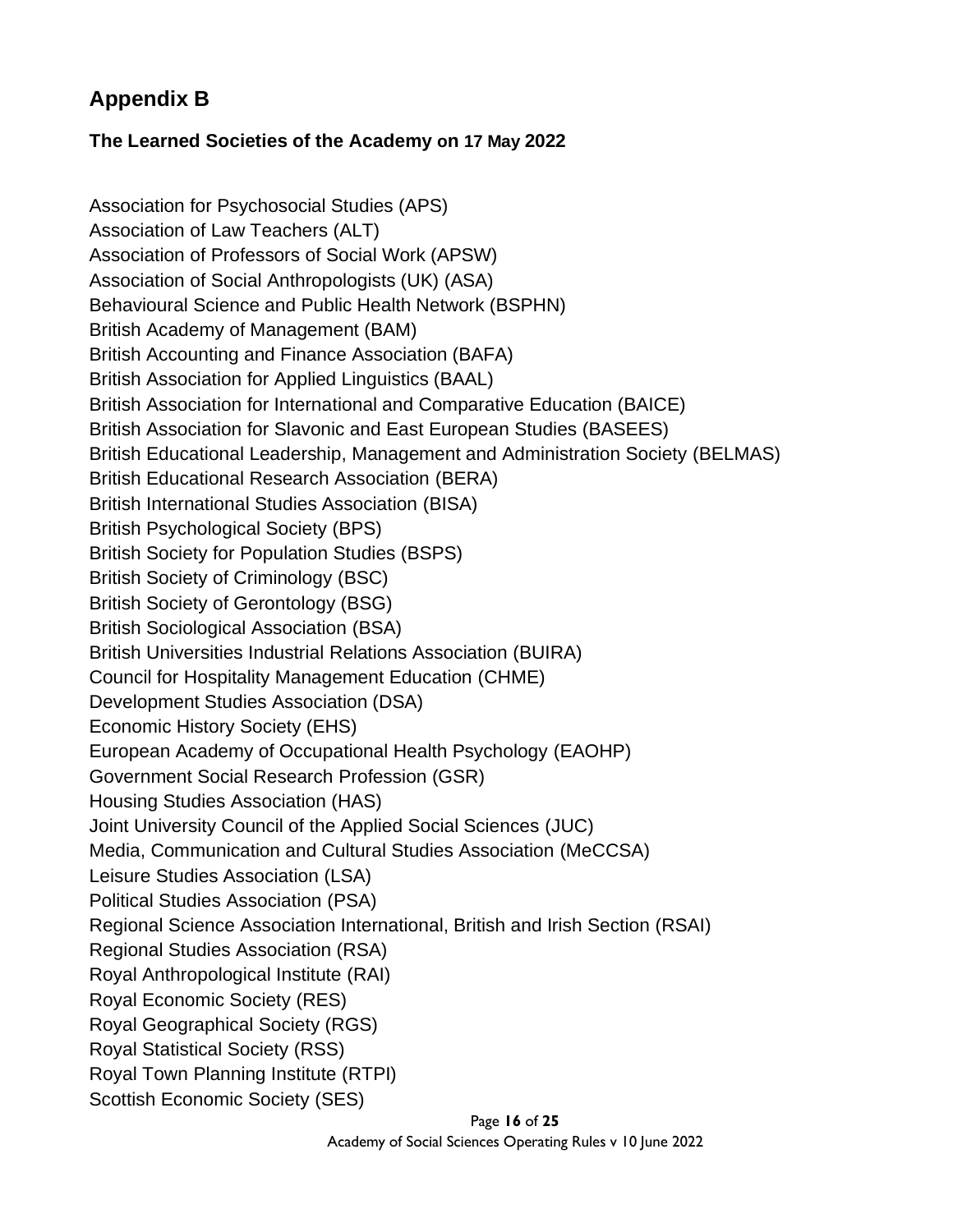Social Policy Association (SPA) Social Research Association (SRA) Society for Research into Higher Education (SRHE) Society for Studies in Organizing Healthcare (SHOC) Society for the Advancement of Management Studies (SAMS) Society of Legal Scholars (SLS) Society of Professional Economists (SPE) Socio-Legal Studies Association (SLSA) UK Association for Language Testing and Assessment (UKALTA) United Kingdom Evaluation Society (UKES)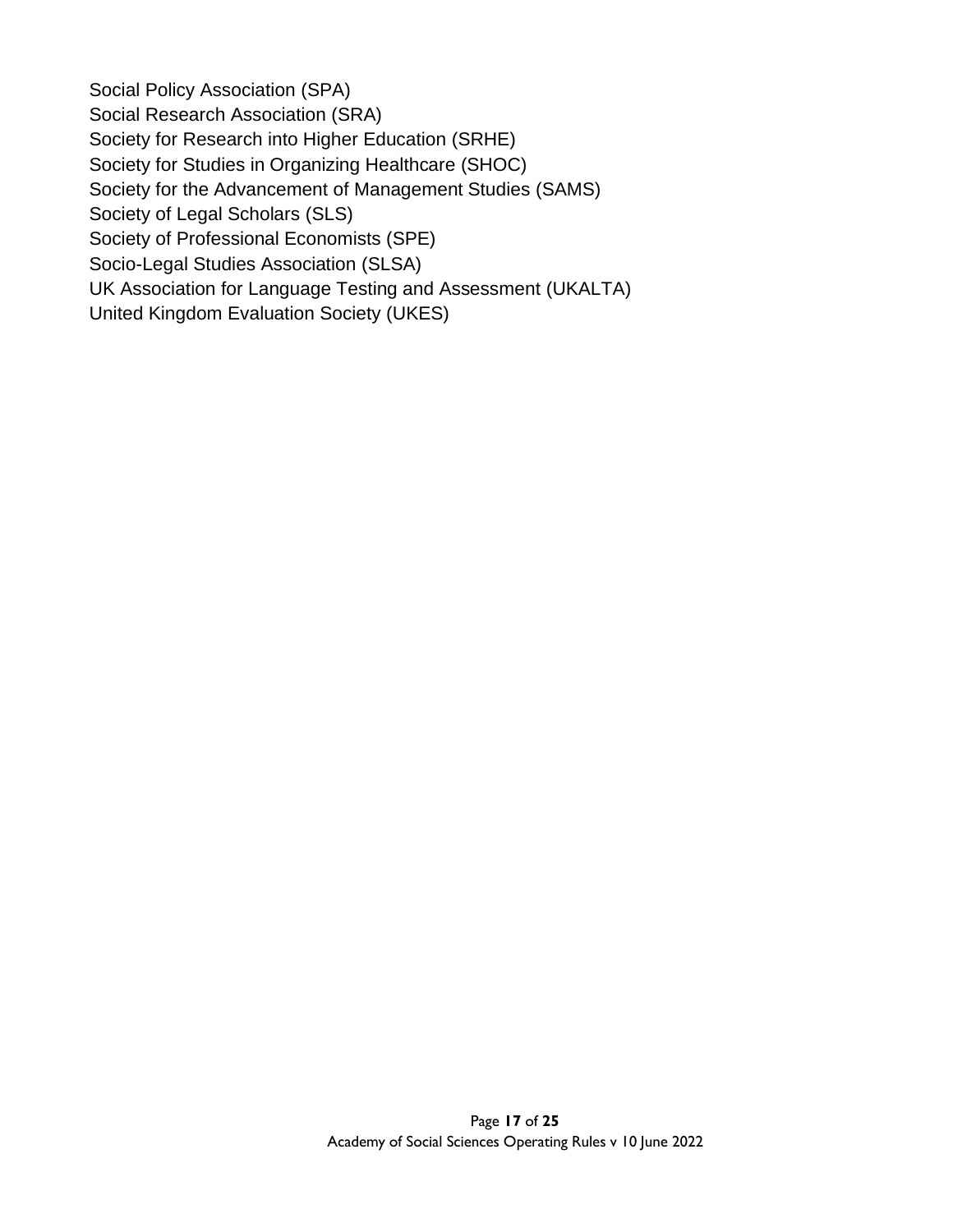## **Appendix C**

# **Form of Proxy Academy of Social Sciences**

I [Member's name and address] being a Member of the Academy hereby appoint

[name and address of proxy holder] or failing him/her,

[name and address of substitute] as my/our proxy to vote on my/our behalf at the [Annual/Extraordinary/Adjourned] General Meeting of the Academy to be held on the ……………day of.............................. and any adjournment thereof.

**SIGNED** ……………………………………………………………………..

**DATED** this day of 20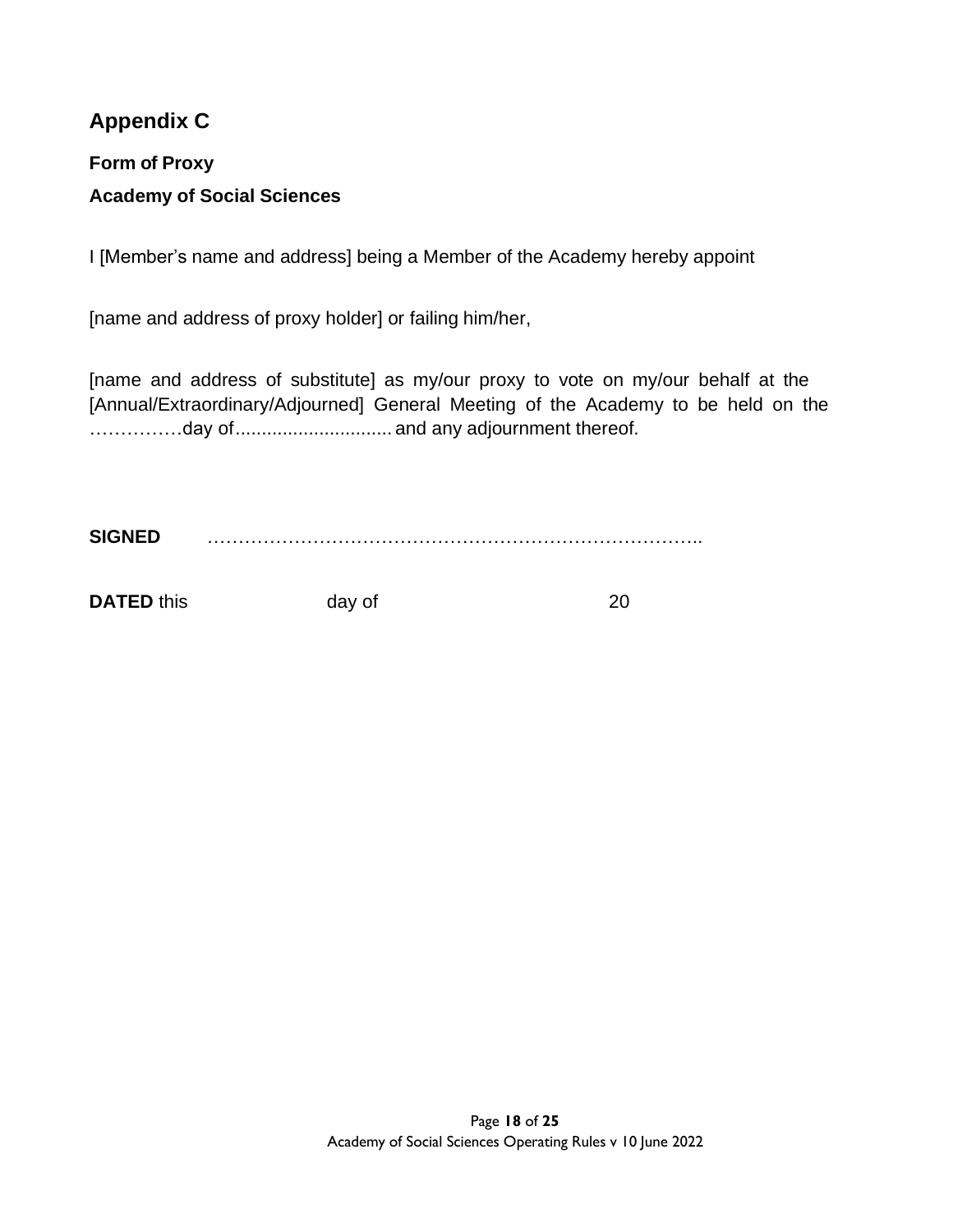# **Appendix D Form of Appointment of an Authorised Representative**

### **Academy of Social Sciences**

We [name of organisation] being a member of the Academy hereby appoint [name and address of representative] or failing him/her, [name and address of substitute] to vote on our behalf at [either][any General Meeting of the Academy to be held in [20 ] [or] ] [the Annual/Extraordinary/Adjourned] General Meeting of the Academy to be held on the

……………… day of .................................................... and any adjournment thereof].

| <b>DATED</b> this | day of |  |
|-------------------|--------|--|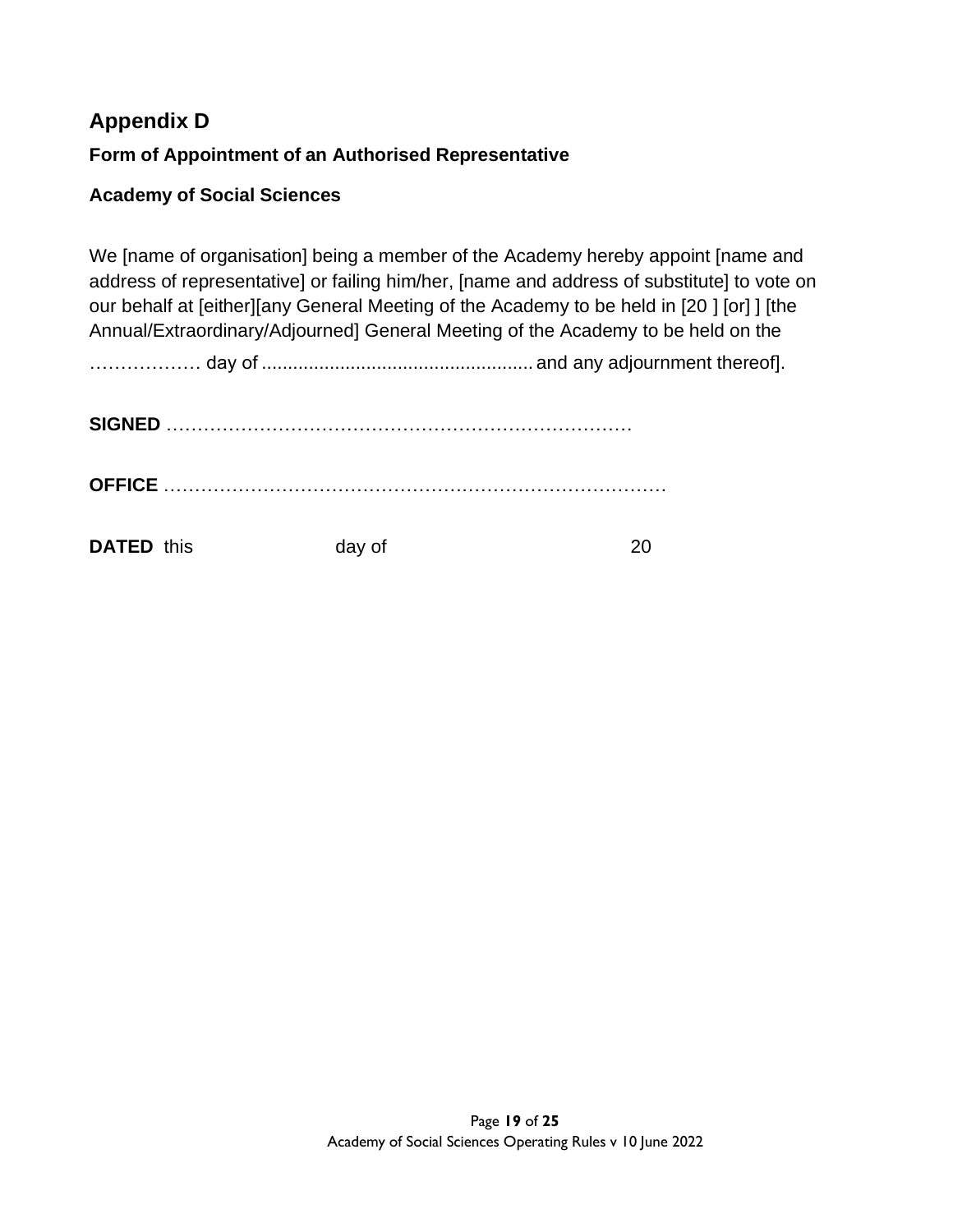# **Appendix E**

## **Nominations Committee**

## **Terms of Reference**

## **Committee's Role**

- 1. The Nominations Committee is a Committee of Council.
- 2. The Committee's remit is to oversee the Nomination Process of individual Fellows to the Academy and to recommend to Council those who should be elected to be Fellows.
- 3. The Committee may receive recommendations from constituted search groups when appropriate. As of May 2022, there are two sub groups: Academic and Practitioner Search Groups.

## **Membership and Chair**

- 4. All members of the Committee should be Fellows
- 5. The Chair of the Committee shall be a member of Council and be appointed by Council for a three year, non-renewable, period.
- 6. The Committee shall have a minimum of nine members, including the Chair, and a maximumof fifteen, the majority of whom will not be members of the Academy's Council.
- 7. A quorum will be six members, four of whom will not be members of the Council.
- 8. The membership of the Committee is at the discretion of the Council. Committee members will be sought from current Fellows chosen to represent a range of disciplines and a variety offields of interest.
- 9. Committee members will normally be appointed for a three year term. Members may be reappointed for one further term.

## **Tasks and Responsibilities**

10.The committee's tasks and responsibilities include:

- Upholding the honour of the Academy through the process by which Fellows are elected.
- Overseeing the whole Nominations process on behalf of Council and making recommendations to Council about any changes that need to be made.
- Ensuring that all the required evidence about individuals being nominated, including independent reviews of the Application for Nomination from at least two peers, is made available to the Committee prior to the decision being made;
- Considering this evidence in the light of the criteria for election agreed by Council;
- Deciding, on the basis of the evidence and in an impartial way, whether each Nomination should be accepted or rejected.
- Making recommendations to Council on the individuals to be elected, including in each case a brief statement of the significant contribution made to social science by that individual.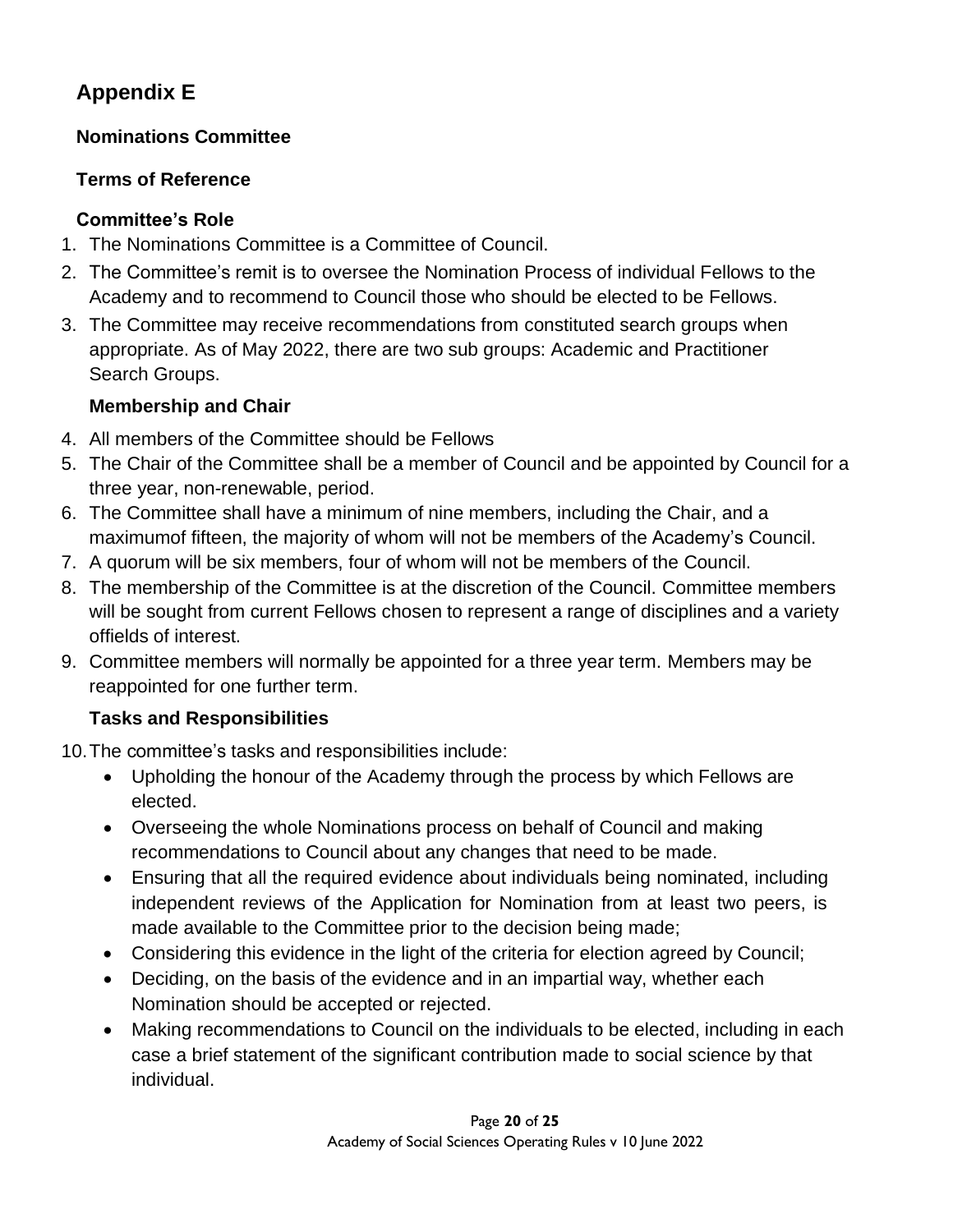## **Meeting**

11. The Nominations Committee will meet twice a year, in January and July. Recommendationswill be made to the February and October Council meetings of the Academy with the names of successful Fellows being announced at the Academy's AGM in June and the President's Lunch.

### **Conflicts of Interest**

12.If a member of the Nominations Committee has a close personal relationship with anyone being nominated, or is a colleague or work collaborator, this interest needs to be declared and the member should leave the room when that nomination is considered.

### **Authority**

13.The recommendations of the Nominations Committee will be endorsed by the Council unless the appropriate procedures have not been followed. In putting forward the recommendations, the Chair will need to confirm that all procedures were correctly followed.

### **Appeals**

14.Any candidate whose Nomination has been rejected can appeal to Council on the groundsthat there has been a failure of procedure but not for any other reason.

### **Re-nominations**

15.Unsuccessful candidates would be considered for subsequent election if they were re-nominated.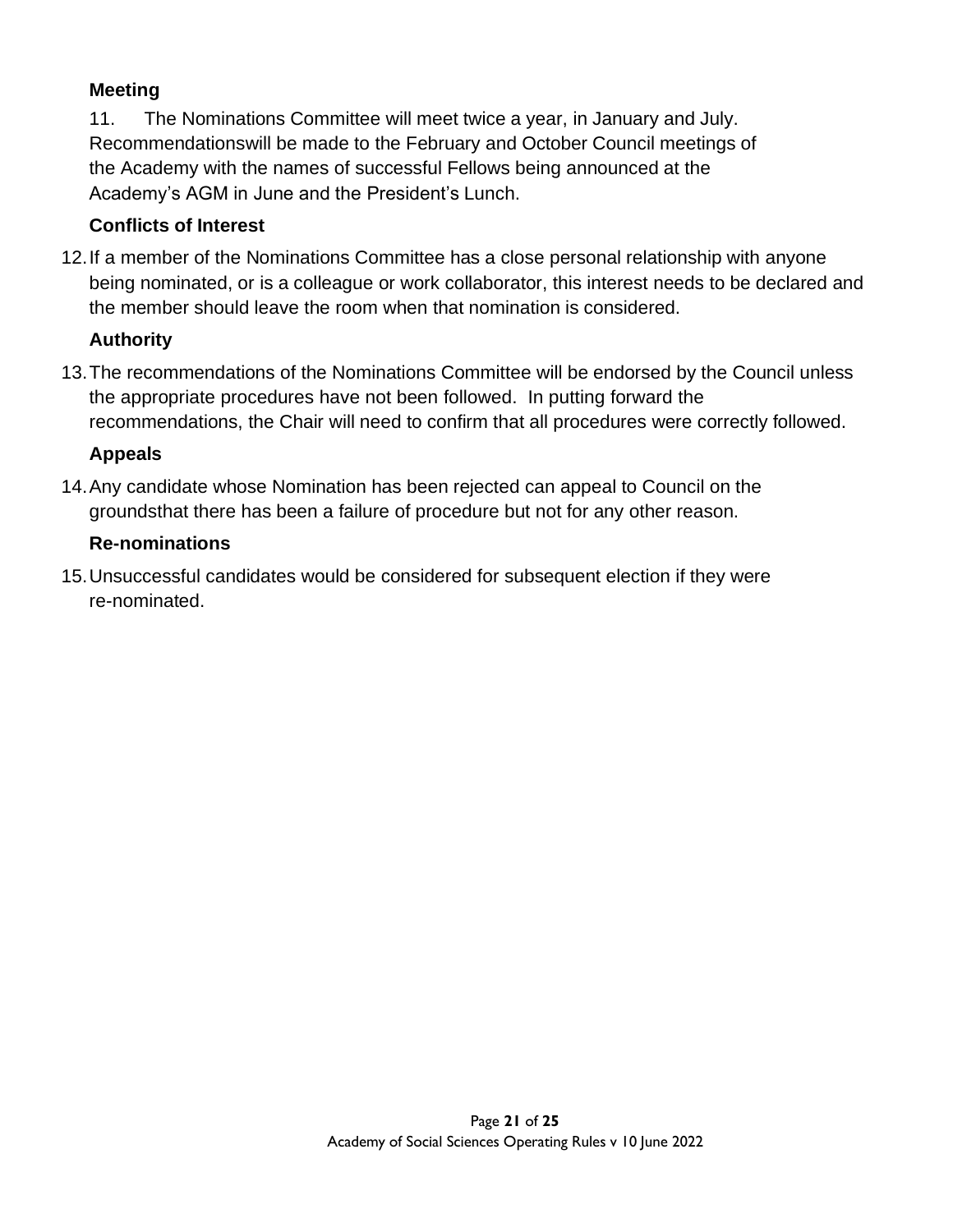# **Appendix F**

## **Audit and Risk Management Committee**

## **Terms of Reference**

## **Committee's Role**

- 1. The Audit and Risk Management Committee is a Committee of Council. It reports to Council, but is independent of the Council.
- 2. Its remit is to provide oversight and advice to the Council on the effective functioning of theAcademy in relation to:
- Financial processes
- Risk management, including lack of sufficient resources; employer/employee relationships;and risks to the Academy's reputation.

## **Membership and Chair**

- 3. The Committee shall have a maximum of nine members, the majority of whom will not bemembers of the Academy's Council.
- 4. A quorum will be three members, two of whom will not be members of the Council.
- 5. The membership of the Committee is at the discretion of the Council. Committee memberswill be sought from the Academy's Membership and others with appropriate skills and expertise
- 6. Committee members will normally be appointed for a three year period. Members may bereappointed for one further term. The Chair will be a member of the Council and will be appointed by the Council.

## **Meetings**

- 7. The Audit and Risk Management Committee will meet at least twice each financial year.
- 8. The Executive Director is expected to attend all Committee meetings. There will be at leastone meeting a year with the Academy's President and Honorary Treasurer. This meeting will normally be in the autumn on the same day as an Audit and Risk Management Committee meeting. There will be a meeting in the spring to review the Academy's accounts once they have been agreed by the Independent Examiner and before they go to Council.
- 9. Meetings of the Committee may be held as a telephone conference or similar mechanism sothat all members participating in the meeting can hear or speak to each other. Business transacted in this way will have the same status as that of a meeting held with everyone physically present.

## **Authority**

10. The Audit and Risk Management Committee is authorised by the Council to investigate any activity within its terms of reference. It is authorised to seek any information it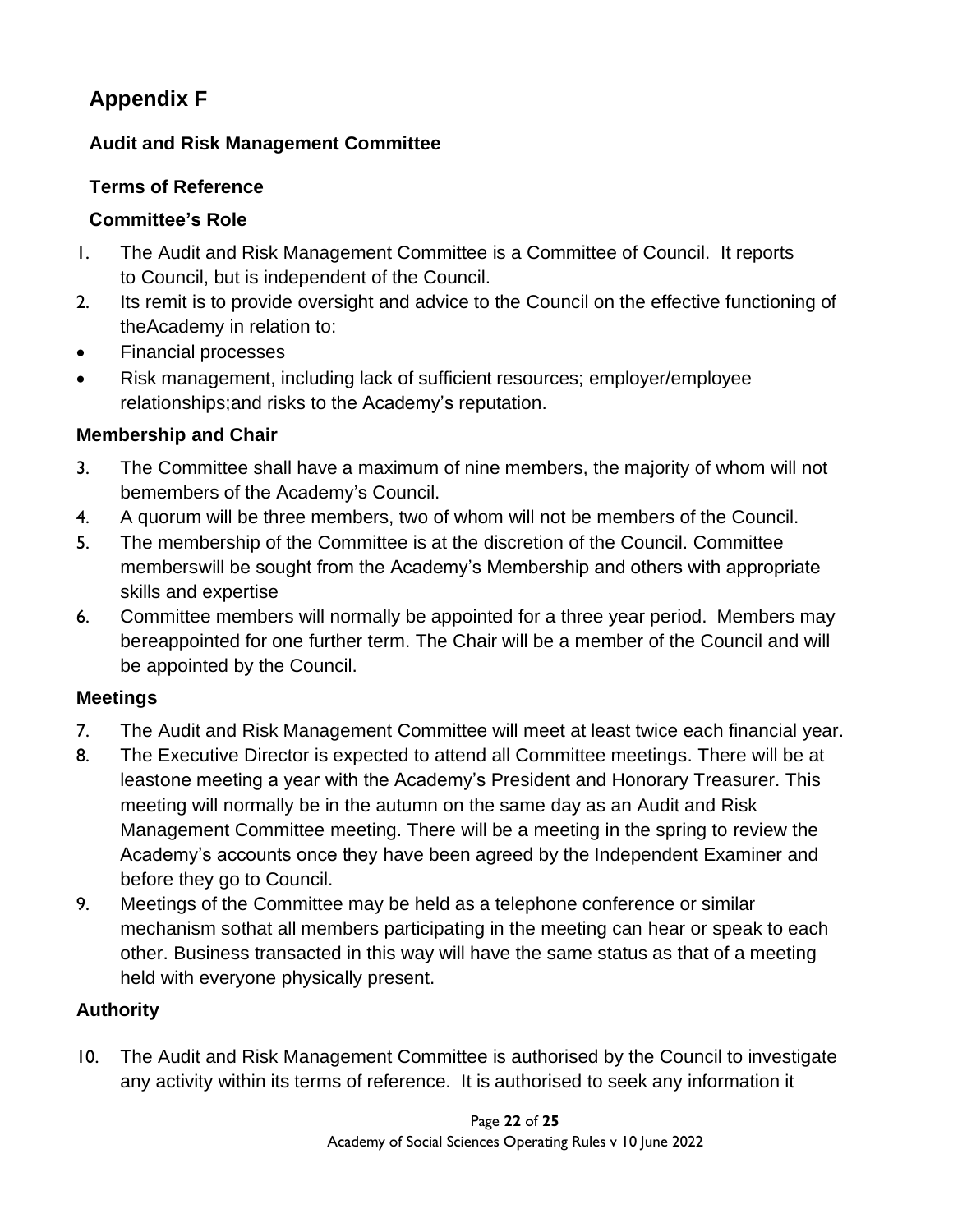requires from any employee or Trustee of the Academy or any consultant, other provider of services, orindependent professional adviser.

11. A resolution in writing, signed by all the members of the Committee shall be as valid andeffective as if it had been passed at a meeting of the Committee.

## **Responsibilities**

- 12. Subject to any general or particular direction that may from time to time be given by theCouncil, the Audit and Risk Management Committee will:
	- Consider the Academy's arrangements for internal audit, including its accounting policies, and will ensure that all significant losses are properly investigated;
	- Consider the nature and scope of the annual independent examination and monitor the performance of the Independent Examiner;
	- Examine any External Auditor's Management Letter prior to its submission to Council;
	- Review the response of the Council to any audit recommendations made by the Independent Examiner;
	- As necessary, provide advice to the Academy's Annual General Meeting on the appointment of the Independent Examiner and the annual audit fee;
	- Establish and keep under review a formal and clear procedure for the identification and reduction of the risks faced by the Academy;
	- implement and keep under review a detailed Risk Assessment of the Academy, throughthe Council and its Committee structure, to identify potential areas of risk and controlthe process by a system of direct reporting;
	- establish and keep under review the Academy's mechanisms for Members, bothindividual and corporate, and employees to raise concerns, in confidence, aboutpossible wrongdoings (financial or otherwise).
- 13. The Audit and Risk Management Committee will forward the minutes of its meetings to Council and identify any issues of concern that they raise. The Committee will also present anannual report to the Council.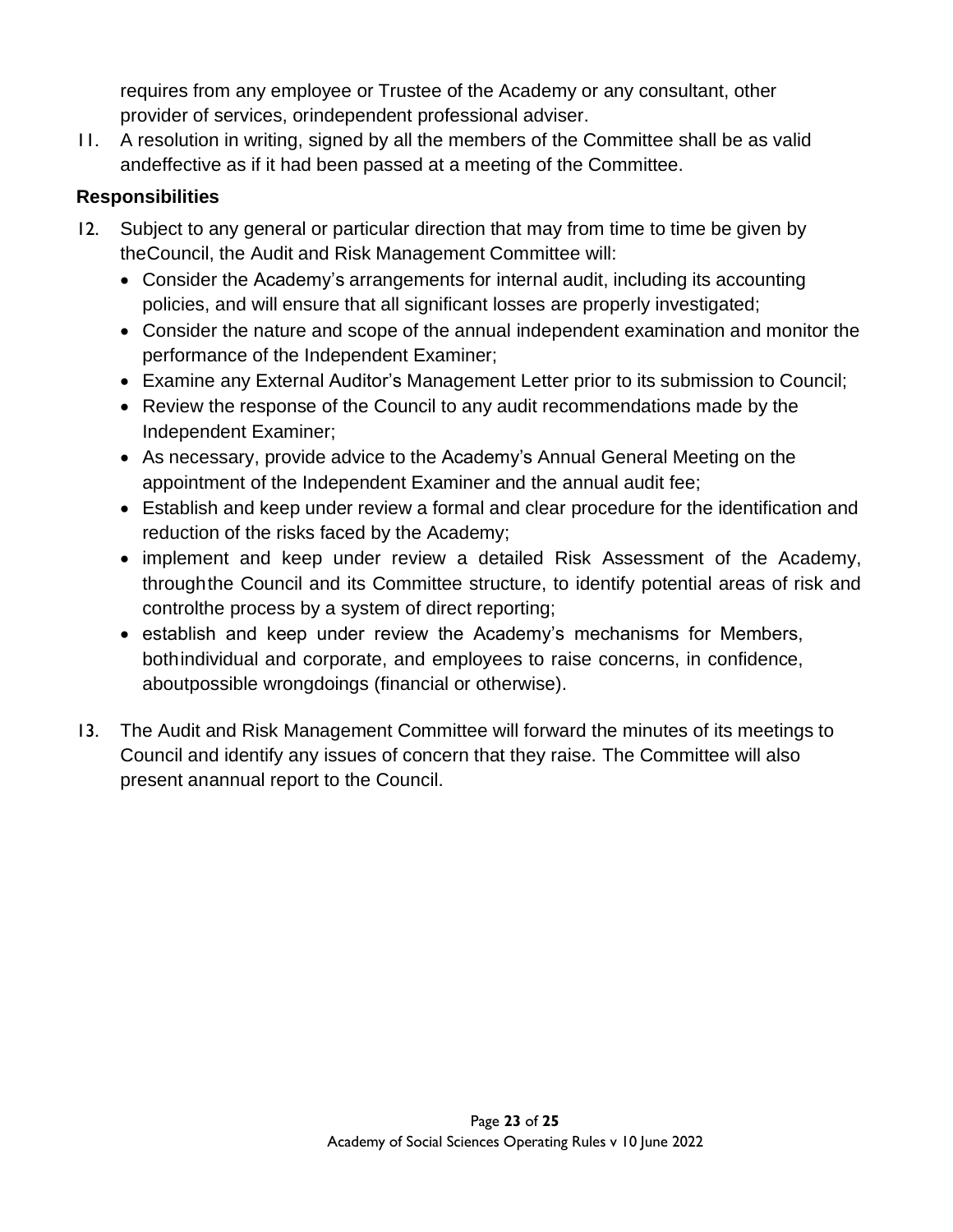# **Appendix G**

## **Executive Committee**

## **Terms of Reference**

- 1. The Executive Committee advises the CEO on the day to day management of affairs pertaining to the running of the Academy.
- 2. The Executive Committee will consist of the Honorary Officers (viz. The President, Honorary Secretary, Honorary Treasurer, Chair of Campaign) and the Chief Executive. The Executive Committee may co-opt up to a further three members of Council as it requires.
- 3. A quorum shall be three members of the Committee
- 4. The Executive Committee shall meet as required and usually at least once between Council meetings. Meetings will usually be virtual or by email.
- 5. The Executive Committee shall report any recommendations it is making to the Council that are not otherwise included within the Council papers.